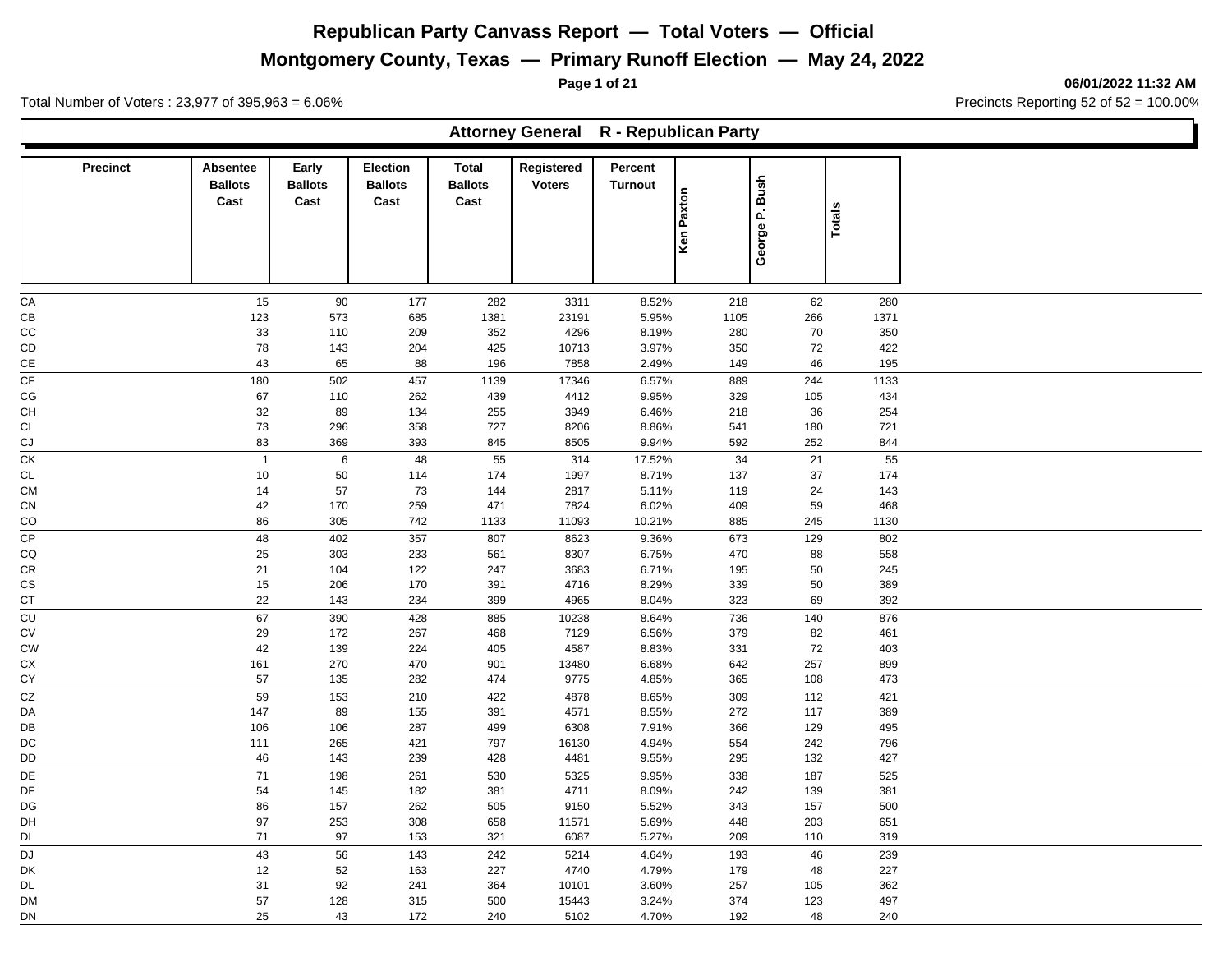**Montgomery County, Texas — Primary Runoff Election — May 24, 2022**

**Page 2 of 21 06/01/2022 11:32 AM**

Total Number of Voters : 23,977 of 395,963 = 6.06% Precincts Reporting 52 of 52 = 100.00%

**Ballots Cast**

**Precinct Absentee** 

|                                 |                                           |                                 | <b>Attorney General</b>     |                           | R                  |                              |            |  |
|---------------------------------|-------------------------------------------|---------------------------------|-----------------------------|---------------------------|--------------------|------------------------------|------------|--|
| Early<br><b>Ballots</b><br>Cast | <b>Election</b><br><b>Ballots</b><br>Cast | Total<br><b>Ballots</b><br>Cast | Registered<br><b>Voters</b> | Percent<br><b>Turnout</b> | ×<br>ᠭᢐ<br>۵ō<br>× | Bush<br>௨<br>ჵ<br><u>ତ</u> ି | otals<br>⊢ |  |

|               |      |      |       |       |        |       | 5<br>Δ. | ட              | ី     |
|---------------|------|------|-------|-------|--------|-------|---------|----------------|-------|
|               |      |      |       |       |        |       | Ken     | pp,<br>$\circ$ | ⊢     |
|               |      |      |       |       |        |       |         | ඵ              |       |
|               |      |      |       |       |        |       |         |                |       |
| DO            | 92   | 172  | 218   | 482   | 8633   | 5.58% | 389     | 92             | 481   |
| DP            | 19   | 37   | 104   | 160   | 4850   | 3.30% | 139     | 20             | 159   |
| DQ            | 21   | 54   | 124   | 199   | 5071   | 3.92% | 156     | 41             | 197   |
| DR            | 17   | 34   | 137   | 188   | 4215   | 4.46% | 167     | 20             | 187   |
| DS            | 26   | 83   | 180   | 289   | 5926   | 4.88% | 241     | 47             | 288   |
| DT            | 45   | 72   | 120   | 237   | 4848   | 4.89% | 202     | 33             | 235   |
| DU            | 47   | 64   | 124   | 235   | 6222   | 3.78% | 174     | 58             | 232   |
| <b>DV</b>     | 18   | 72   | 118   | 208   | 4826   | 4.31% | 169     | 39             | 208   |
| <b>DW</b>     | 51   | 109  | 232   | 392   | 8733   | 4.49% | 315     | 73             | 388   |
| DX            | 123  | 282  | 335   | 740   | 19684  | 3.76% | 598     | 138            | 736   |
| DY            | 13   | 13   | 21    | 47    | 1833   | 2.56% | 36      | 11             | 47    |
| DZ            | 168  | 240  | 329   | 737   | 15975  | 4.61% | 571     | 160            | 731   |
| <b>Totals</b> | 3023 | 8408 | 12544 | 23975 | 395963 |       | 18436   | 5394           | 23830 |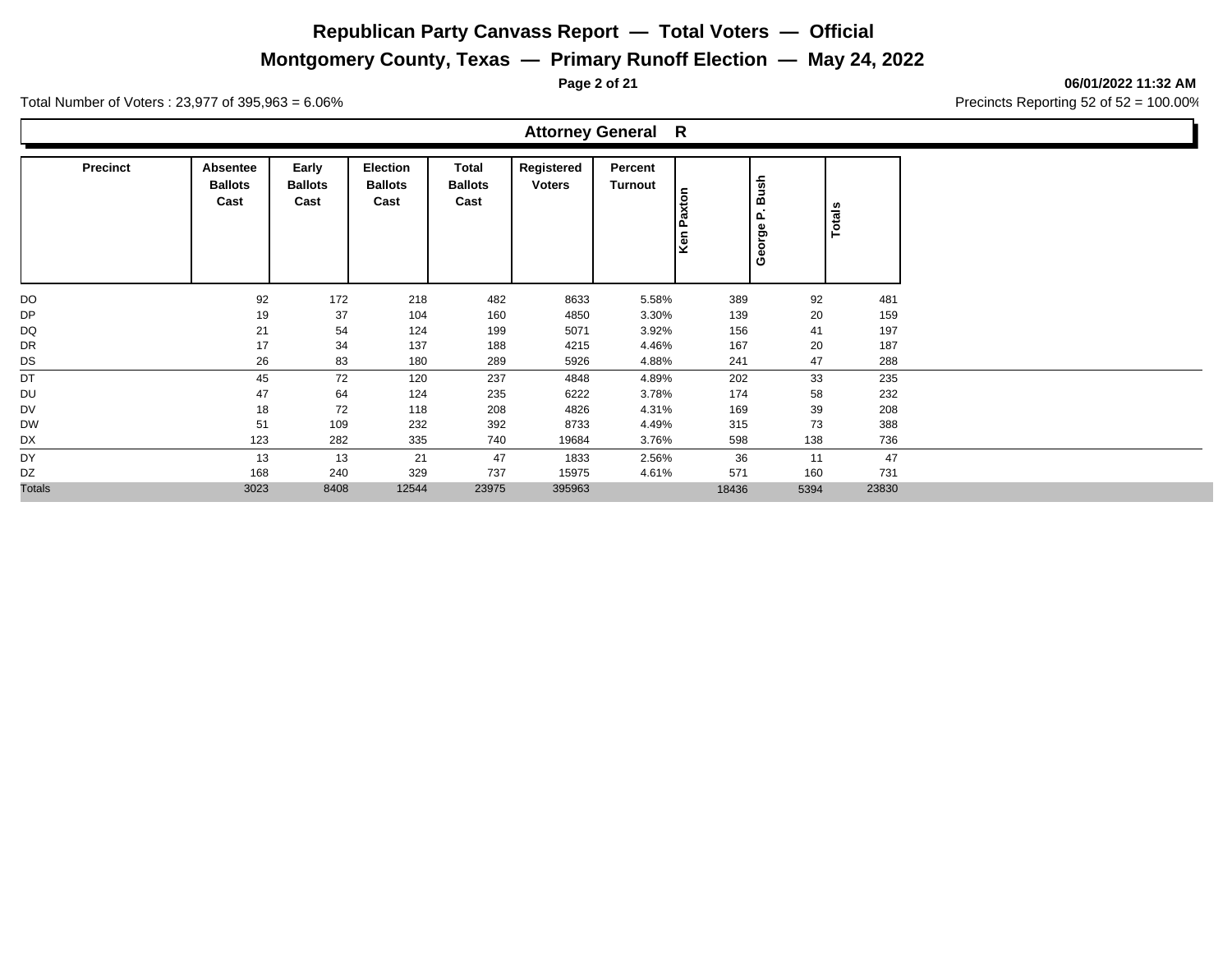# **Montgomery County, Texas — Primary Runoff Election — May 24, 2022**

**Commissioner of the General Land Office R - Republican Party**

**Page 3 of 21 06/01/2022 11:32 AM**

Total Number of Voters : 23,977 of 395,963 = 6.06% Precincts Reporting 52 of 52 = 100.00%

| <b>Precinct</b> | Absentee<br><b>Ballots</b><br>Cast | Early<br><b>Ballots</b><br>Cast | <b>Election</b><br><b>Ballots</b><br>Cast | Total<br><b>Ballots</b><br>Cast | Registered<br><b>Voters</b> | Percent<br><b>Turnout</b> | <b>Buckingham</b><br>Dawn | <b>Tim Westley</b> |        | <b>Totals</b> |
|-----------------|------------------------------------|---------------------------------|-------------------------------------------|---------------------------------|-----------------------------|---------------------------|---------------------------|--------------------|--------|---------------|
|                 |                                    |                                 |                                           |                                 |                             |                           |                           |                    |        |               |
| CA              | 15                                 | 90                              | 177                                       | 282                             | 3311                        | 8.52%                     |                           | 192                | 70     | 262           |
| CB              | 123                                | 573                             | 685                                       | 1381                            | 23191                       | 5.95%                     |                           | 989                | 338    | 1327          |
| CC              | 33                                 | 110                             | 209                                       | 352                             | 4296                        | 8.19%                     |                           | 230                | 87     | 317           |
| CD              | 78                                 | 143                             | 204                                       | 425                             | 10713                       | 3.97%                     |                           | 280                | 133    | 413           |
| $\mathsf{CE}$   | 43                                 | 65                              | 88                                        | 196                             | 7858                        | 2.49%                     |                           | 137                | 53     | 190           |
| CF              | 180                                | 502                             | 457                                       | 1139                            | 17346                       | 6.57%                     |                           | 705                | 364    | 1069          |
| CG              | 67                                 | 110                             | 262                                       | 439                             | 4412                        | 9.95%                     |                           | 306                | 108    | 414           |
| CH              | 32                                 | 89                              | 134                                       | 255                             | 3949                        | 6.46%                     |                           | 180                | 63     | 243           |
| CI              | 73                                 | 296                             | 358                                       | 727                             | 8206                        | 8.86%                     |                           | 469                | 210    | 679           |
| CJ              | 83                                 | 369                             | 393                                       | 845                             | 8505                        | 9.94%                     |                           | 604                | 191    | 795           |
| CK              | $\overline{1}$                     | 6                               | 48                                        | 55                              | 314                         | 17.52%                    |                           | 31                 | $23\,$ | 54            |
| <b>CL</b>       | 10                                 | 50                              | 114                                       | 174                             | 1997                        | 8.71%                     |                           | 128                | 26     | 154           |
| <b>CM</b>       | 14                                 | 57                              | 73                                        | 144                             | 2817                        | 5.11%                     |                           | 73                 | 60     | 133           |
| CN              | 42                                 | 170                             | 259                                       | 471                             | 7824                        | 6.02%                     |                           | 309                | 135    | 444           |
| CO              | 86                                 | 305                             | 742                                       | 1133                            | 11093                       | 10.21%                    |                           | 652                | 437    | 1089          |
| CP              | 48                                 | 402                             | 357                                       | 807                             | 8623                        | 9.36%                     |                           | 458                | 301    | 759           |
| CQ              | 25                                 | 303                             | 233                                       | 561                             | 8307                        | 6.75%                     |                           | 343                | 198    | 541           |
| ${\sf CR}$      | 21                                 | 104                             | 122                                       | 247                             | 3683                        | 6.71%                     |                           | 190                | 44     | 234           |
| CS              | 15                                 | 206                             | 170                                       | 391                             | 4716                        | 8.29%                     |                           | 287                | 90     | 377           |
| CT              | 22                                 | 143                             | 234                                       | 399                             | 4965                        | 8.04%                     |                           | 310                | 67     | 377           |
| CU              | 67                                 | 390                             | 428                                       | 885                             | 10238                       | 8.64%                     |                           | 635                | 208    | 843           |
| ${\sf CV}$      | 29                                 | 172                             | 267                                       | 468                             | 7129                        | 6.56%                     |                           | 277                | 160    | 437           |
|                 |                                    |                                 |                                           |                                 |                             |                           |                           |                    |        |               |
| <b>CW</b>       | 42                                 | 139<br>270                      | 224<br>470                                | 405<br>901                      | 4587<br>13480               | 8.83%<br>6.68%            |                           | 243<br>575         | 136    | 379<br>831    |
| СX<br>CY        | 161<br>57                          | 135                             | 282                                       | 474                             | 9775                        | 4.85%                     |                           | 295                | 256    | 440           |
|                 |                                    |                                 |                                           |                                 |                             |                           |                           |                    | 145    |               |
| CZ              | 59                                 | 153                             | 210                                       | 422                             | 4878                        | 8.65%                     |                           | 270                | 129    | 399           |
| DA              | 147                                | 89                              | 155                                       | 391                             | 4571                        | 8.55%                     |                           | 240                | 119    | 359           |
| DB              | 106                                | 106                             | 287                                       | 499                             | 6308                        | 7.91%                     |                           | 325                | 138    | 463           |
| DC              | 111                                | 265                             | 421                                       | 797                             | 16130                       | 4.94%                     |                           | 513                | 202    | 715           |
| DD              | 46                                 | 143                             | 239                                       | 428                             | 4481                        | 9.55%                     |                           | 285                | 99     | 384           |
| DE              | 71                                 | 198                             | 261                                       | 530                             | 5325                        | 9.95%                     |                           | 349                | 120    | 469           |
| DF              | 54                                 | 145                             | 182                                       | 381                             | 4711                        | 8.09%                     |                           | 280                | 71     | 351           |
| DG              | 86                                 | 157                             | 262                                       | 505                             | 9150                        | 5.52%                     |                           | 301                | 153    | 454           |
| DH              | 97                                 | 253                             | 308                                       | 658                             | 11571                       | 5.69%                     |                           | 445                | 159    | 604           |
| DI              | 71                                 | 97                              | 153                                       | 321                             | 6087                        | 5.27%                     |                           | 201                | 93     | 294           |
| <b>DJ</b>       | 43                                 | 56                              | 143                                       | 242                             | 5214                        | 4.64%                     |                           | 162                | 68     | 230           |
| DK              | 12                                 | 52                              | 163                                       | 227                             | 4740                        | 4.79%                     |                           | 147                | 55     | 202           |
| DL              | 31                                 | 92                              | 241                                       | 364                             | 10101                       | 3.60%                     |                           | 246                | 94     | 340           |
| DM              | 57                                 | 128                             | 315                                       | 500                             | 15443                       | 3.24%                     |                           | 343                | 114    | 457           |
| DN              | 25                                 | 43                              | 172                                       | 240                             | 5102                        | 4.70%                     |                           | 152                | 69     | 221           |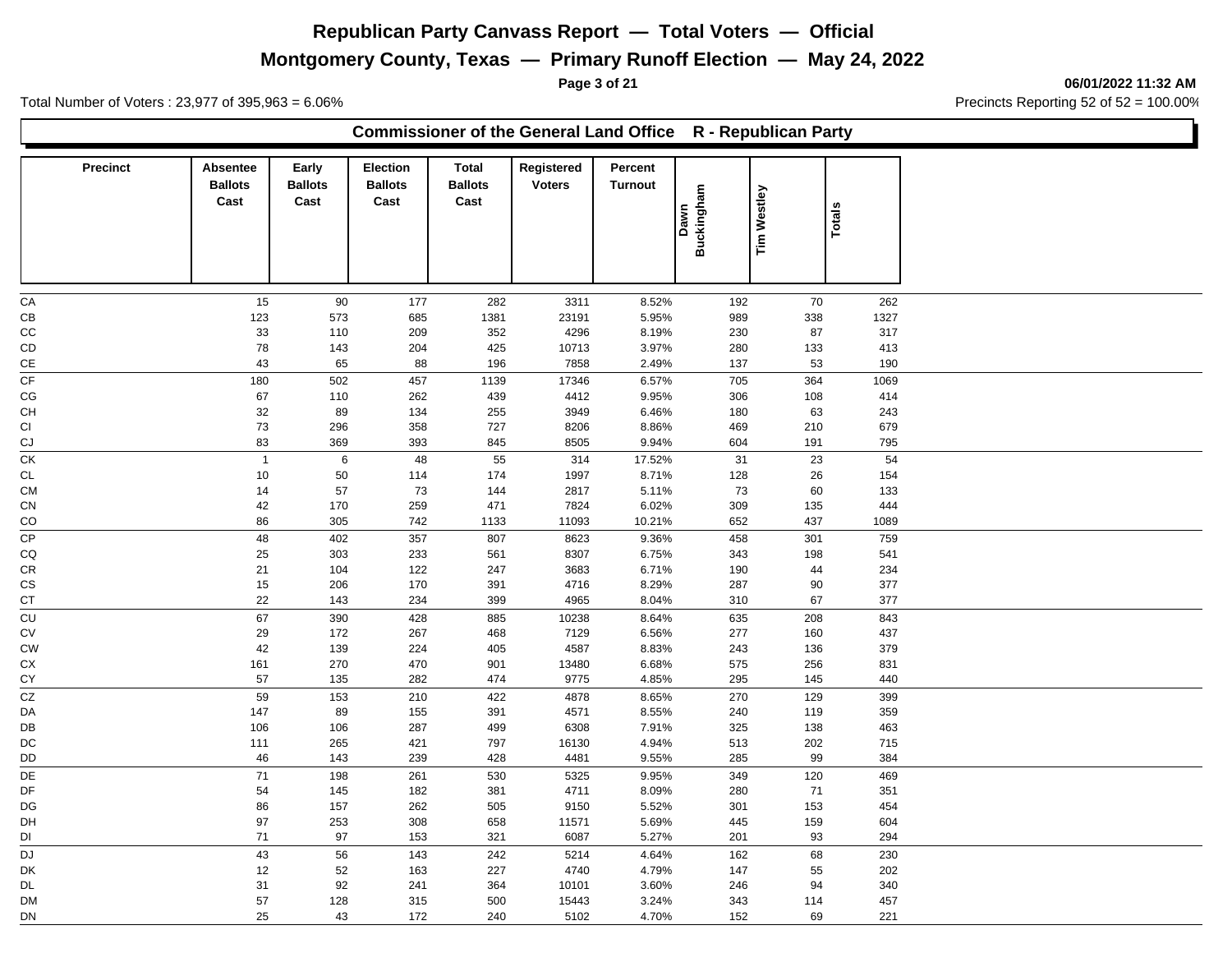# **Montgomery County, Texas — Primary Runoff Election — May 24, 2022**

**Page 4 of 21 06/01/2022 11:32 AM**

Total Number of Voters : 23,977 of 395,963 = 6.06% Precincts Reporting 52 of 52 = 100.00%

#### **Commissioner of the General Land Office R**

| <b>Precinct</b> | Absentee<br><b>Ballots</b><br>Cast | Early<br><b>Ballots</b><br>Cast | Election<br><b>Ballots</b><br>Cast | Total<br><b>Ballots</b><br>Cast | Registered<br><b>Voters</b> | Percent<br>Turnout | Buckingham<br>Dawn | Westley<br>$\tilde{\mathbf{r}}$ | <b>Totals</b> |       |
|-----------------|------------------------------------|---------------------------------|------------------------------------|---------------------------------|-----------------------------|--------------------|--------------------|---------------------------------|---------------|-------|
| DO              | 92                                 | 172                             | 218                                | 482                             | 8633                        | 5.58%              | 333                |                                 | 124           | 457   |
| DP              | 19                                 | 37                              | 104                                | 160                             | 4850                        | 3.30%              | 105                |                                 | 44            | 149   |
| DQ              | 21                                 | 54                              | 124                                | 199                             | 5071                        | 3.92%              | 134                |                                 | 47            | 181   |
| DR              | 17                                 | 34                              | 137                                | 188                             | 4215                        | 4.46%              | 130                |                                 | 54            | 184   |
| DS              | 26                                 | 83                              | 180                                | 289                             | 5926                        | 4.88%              | 194                |                                 | 87            | 281   |
| DT              | 45                                 | 72                              | 120                                | 237                             | 4848                        | 4.89%              | 141                |                                 | 77            | 218   |
| DU              | 47                                 | 64                              | 124                                | 235                             | 6222                        | 3.78%              | 151                |                                 | 73            | 224   |
| DV              | 18                                 | 72                              | 118                                | 208                             | 4826                        | 4.31%              | 140                |                                 | 54            | 194   |
| <b>DW</b>       | 51                                 | 109                             | 232                                | 392                             | 8733                        | 4.49%              | 256                |                                 | 117           | 373   |
| DX              | 123                                | 282                             | 335                                | 740                             | 19684                       | 3.76%              | 497                |                                 | 198           | 695   |
| DY              | 13                                 | 13                              | 21                                 | 47                              | 1833                        | 2.56%              | 29                 |                                 | 14            | 43    |
| DZ              | 168                                | 240                             | 329                                | 737                             | 15975                       | 4.61%              | 493                |                                 | 197           | 690   |
| <b>Totals</b>   | 3023                               | 8408                            | 12544                              | 23975                           | 395963                      |                    | 15760              |                                 | 6672          | 22432 |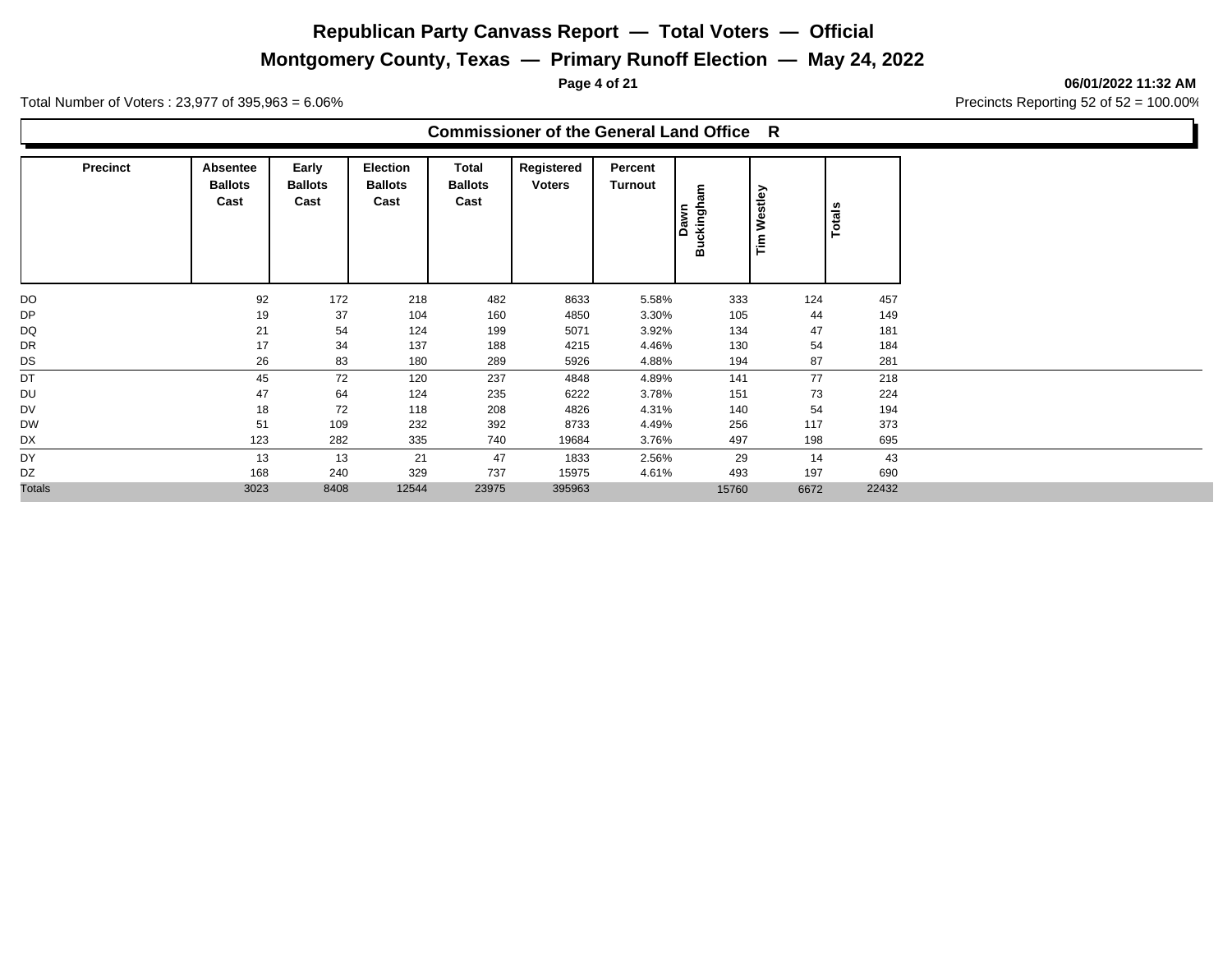# **Montgomery County, Texas — Primary Runoff Election — May 24, 2022**

**Page 5 of 21 06/01/2022 11:32 AM**

Total Number of Voters : 23,977 of 395,963 = 6.06% Precincts Reporting 52 of 52 = 100.00%

г

|                          |                                           |                                 |                                    |                                        | Railroad Commissioner R - Republican Party |                           |                 |               |               |  |
|--------------------------|-------------------------------------------|---------------------------------|------------------------------------|----------------------------------------|--------------------------------------------|---------------------------|-----------------|---------------|---------------|--|
| <b>Precinct</b>          | <b>Absentee</b><br><b>Ballots</b><br>Cast | Early<br><b>Ballots</b><br>Cast | Election<br><b>Ballots</b><br>Cast | <b>Total</b><br><b>Ballots</b><br>Cast | Registered<br><b>Voters</b>                | Percent<br><b>Turnout</b> | Wayne Christian | Sarah Stogner | <b>Totals</b> |  |
|                          | 15                                        |                                 | 177                                |                                        |                                            |                           |                 | 91            | 272           |  |
| CA<br>CВ                 | 123                                       | 90<br>573                       | 685                                | 282<br>1381                            | 3311<br>23191                              | 8.52%<br>5.95%            | 181<br>843      | 508           | 1351          |  |
| CС                       | 33                                        | 110                             | 209                                | 352                                    | 4296                                       | 8.19%                     | 214             | 120           | 334           |  |
| CD                       | 78                                        | 143                             | 204                                | 425                                    | 10713                                      | 3.97%                     | 295             | 127           | 422           |  |
| СE                       | 43                                        | 65                              | 88                                 | 196                                    | 7858                                       | 2.49%                     | 126             | 67            | 193           |  |
| $\overline{\mathsf{CF}}$ | 180                                       | 502                             | 457                                | 1139                                   | 17346                                      | 6.57%                     | 771             | 333           | 1104          |  |
| СG                       | 67                                        | 110                             | 262                                | 439                                    | 4412                                       | 9.95%                     | 247             | 180           | 427           |  |
| CН                       | 32                                        | 89                              | 134                                | 255                                    | 3949                                       | 6.46%                     | 159             | 92            | 251           |  |
| СI                       | 73                                        | 296                             | 358                                | 727                                    | 8206                                       | 8.86%                     | 459             | 242           | 701           |  |
| СJ                       | 83                                        | 369                             | 393                                | 845                                    | 8505                                       | 9.94%                     | 498             | 325           | 823           |  |
| СK                       | $\overline{1}$                            | $\,6\,$                         | 48                                 | 55                                     | 314                                        | 17.52%                    | 28              | 26            | 54            |  |
| CL                       | 10                                        | 50                              | 114                                | 174                                    | 1997                                       | 8.71%                     | 105             | 64            | 169           |  |
| <b>CM</b>                | 14                                        | 57                              | 73                                 | 144                                    | 2817                                       | 5.11%                     | 92              | 40            | 132           |  |
| СN                       | 42                                        | 170                             | 259                                | 471                                    | 7824                                       | 6.02%                     | 325             | 134           | 459           |  |
| CO                       | 86                                        | 305                             | 742                                | 1133                                   | 11093                                      | 10.21%                    | 790             | 319           | 1109          |  |
| СP<br>CQ                 | 48<br>25                                  | 402<br>303                      | 357<br>233                         | 807<br>561                             | 8623<br>8307                               | 9.36%<br>6.75%            | 563<br>389      | 207<br>158    | 770<br>547    |  |
| СR                       | 21                                        | 104                             | 122                                | 247                                    | 3683                                       | 6.71%                     | 150             | 93            | 243           |  |
| СS                       | 15                                        | 206                             | 170                                | 391                                    | 4716                                       | 8.29%                     | 304             | 82            | 386           |  |
| CT                       | 22                                        | 143                             | 234                                | 399                                    | 4965                                       | 8.04%                     | 267             | 119           | 386           |  |
| CU                       | 67                                        | 390                             | 428                                | 885                                    | 10238                                      | 8.64%                     | 630             | 229           | 859           |  |
| CV                       | 29                                        | 172                             | 267                                | 468                                    | 7129                                       | 6.56%                     | 325             | 127           | 452           |  |
| CW                       | 42                                        | 139                             | 224                                | 405                                    | 4587                                       | 8.83%                     | 278             | 119           | 397           |  |
| СX                       | 161                                       | 270                             | 470                                | 901                                    | 13480                                      | 6.68%                     | 546             | 320           | 866           |  |
| СY                       | 57                                        | 135                             | 282                                | 474                                    | 9775                                       | 4.85%                     | 317             | 131           | 448           |  |
| CZ                       | 59                                        | 153                             | 210                                | 422                                    | 4878                                       | 8.65%                     | 267             | 143           | 410           |  |
| DA                       | 147                                       | 89                              | 155                                | 391                                    | 4571                                       | 8.55%                     | 243             | 136           | 379           |  |
| DB                       | 106                                       | 106                             | 287                                | 499                                    | 6308                                       | 7.91%                     | 314             | 165           | 479           |  |
| DC                       | 111                                       | 265                             | 421                                | 797                                    | 16130                                      | 4.94%                     | 489             | 262           | 751           |  |
| DD                       | 46                                        | 143                             | 239                                | 428                                    | 4481                                       | 9.55%                     | 241             | 165           | 406           |  |
| DE                       | $\bf 71$                                  | 198                             | 261                                | 530                                    | 5325                                       | 9.95%                     | 286             | 212           | 498           |  |
| DF                       | 54                                        | 145                             | 182                                | 381                                    | 4711                                       | 8.09%                     | 225             | 134           | 359           |  |
| DG<br>DH                 | 86<br>97                                  | 157<br>253                      | 262<br>308                         | 505<br>658                             | 9150<br>11571                              | 5.52%<br>5.69%            | 274<br>384      | 193<br>248    | 467<br>632    |  |
| DI                       | 71                                        | 97                              | 153                                | 321                                    | 6087                                       | 5.27%                     | 185             | 116           | 301           |  |
| DJ                       | 43                                        | 56                              | 143                                | 242                                    | 5214                                       | 4.64%                     | 151             | 82            | 233           |  |
| DK                       | 12                                        | 52                              | 163                                | 227                                    | 4740                                       | 4.79%                     | 136             | 81            | 217           |  |
| DL                       | 31                                        | 92                              | 241                                | 364                                    | 10101                                      | 3.60%                     | 213             | 134           | 347           |  |
| DM                       | 57                                        | 128                             | 315                                | 500                                    | 15443                                      | 3.24%                     | 307             | 164           | 471           |  |
| DN                       | 25                                        | 43                              | 172                                | 240                                    | 5102                                       | 4.70%                     | 155             | 74            | 229           |  |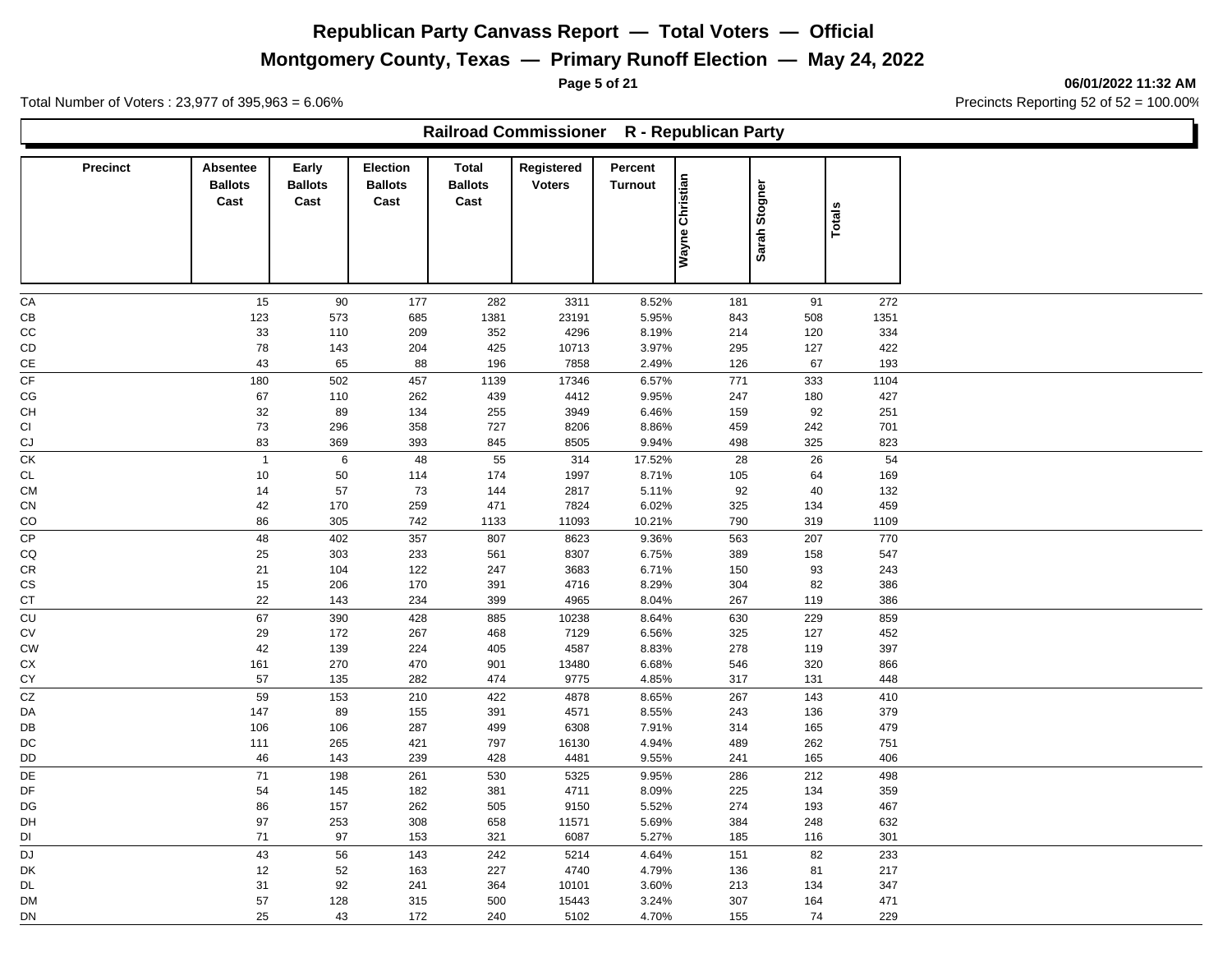**Montgomery County, Texas — Primary Runoff Election — May 24, 2022**

**Page 6 of 21 06/01/2022 11:32 AM**

Total Number of Voters : 23,977 of 395,963 = 6.06% Precincts Reporting 52 of 52 = 100.00%

#### **Railroad Commissioner R**

| <b>Precinct</b> | Absentee<br><b>Ballots</b><br>Cast | Early<br><b>Ballots</b><br>Cast | <b>Election</b><br><b>Ballots</b><br>Cast | Total<br><b>Ballots</b><br>Cast | Registered<br><b>Voters</b> | Percent<br><b>Turnout</b> | Christian<br>Wayne | Stogner<br>Sarah | Totals |
|-----------------|------------------------------------|---------------------------------|-------------------------------------------|---------------------------------|-----------------------------|---------------------------|--------------------|------------------|--------|
| DO              | 92                                 | 172                             | 218                                       | 482                             | 8633                        | 5.58%                     | 282                | 182              | 464    |
| DP              | 19                                 | 37                              | 104                                       | 160                             | 4850                        | 3.30%                     | 107                | 45               | 152    |
| DQ              | 21                                 | 54                              | 124                                       | 199                             | 5071                        | 3.92%                     | 121                | 67               | 188    |
| DR              | 17                                 | 34                              | 137                                       | 188                             | 4215                        | 4.46%                     | 113                | 71               | 184    |
| DS              | 26                                 | 83                              | 180                                       | 289                             | 5926                        | 4.88%                     | 200                | 86               | 286    |
| DT              | 45                                 | 72                              | 120                                       | 237                             | 4848                        | 4.89%                     | 151                | 75               | 226    |
| DU              | 47                                 | 64                              | 124                                       | 235                             | 6222                        | 3.78%                     | 132                | 99               | 231    |
| DV              | 18                                 | 72                              | 118                                       | 208                             | 4826                        | 4.31%                     | 130                | 74               | 204    |
| <b>DW</b>       | 51                                 | 109                             | 232                                       | 392                             | 8733                        | 4.49%                     | 227                | 158              | 385    |
| DX              | 123                                | 282                             | 335                                       | 740                             | 19684                       | 3.76%                     | 462                | 253              | 715    |
| DY              | 13                                 | 13                              | 21                                        | 47                              | 1833                        | 2.56%                     | 25                 | 19               | 44     |
| DZ              | 168                                | 240                             | 329                                       | 737                             | 15975                       | 4.61%                     | 437                | 268              | 705    |
| <b>Totals</b>   | 3023                               | 8408                            | 12544                                     | 23975                           | 395963                      |                           | 15159              | 7959             | 23118  |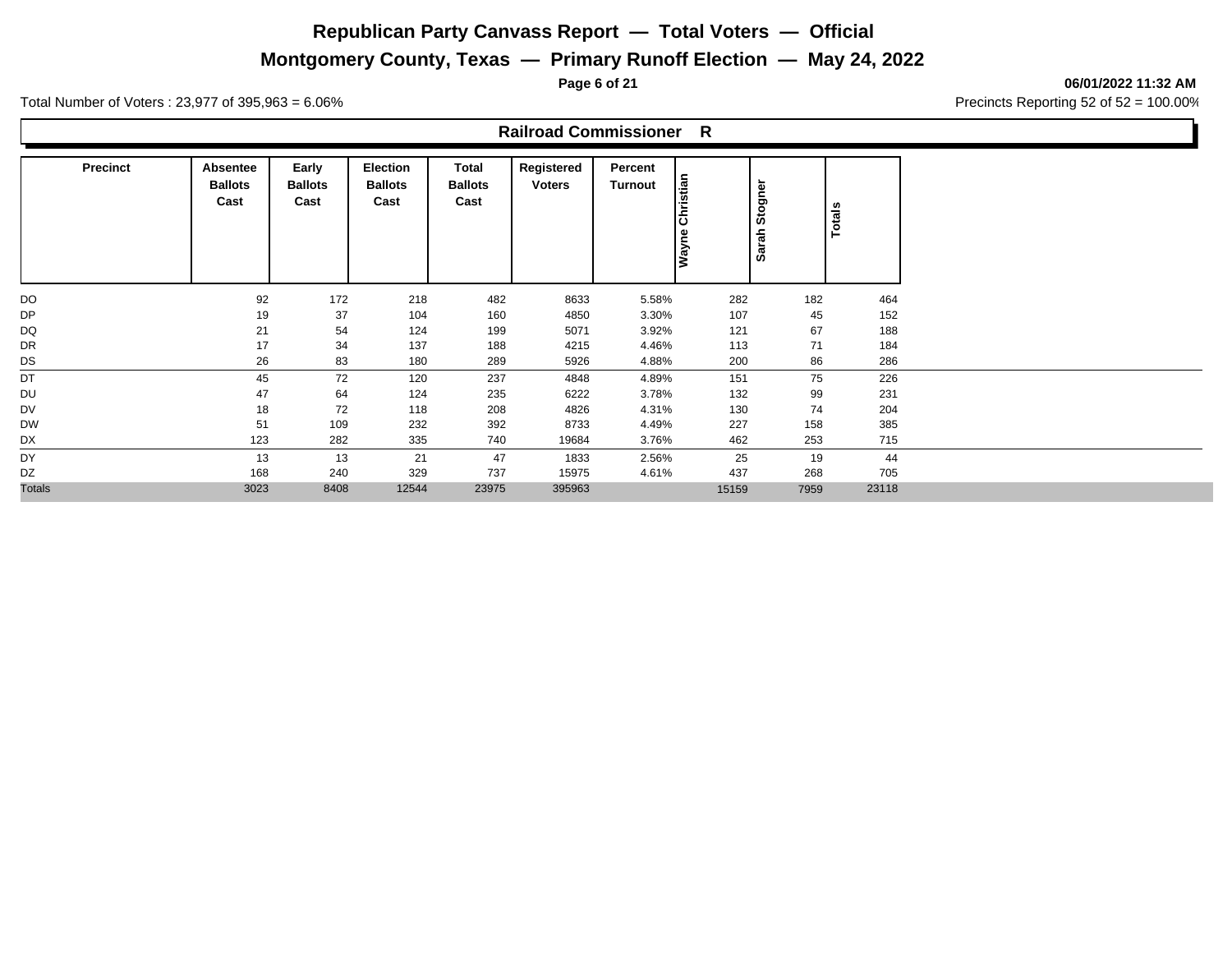# **Montgomery County, Texas — Primary Runoff Election — May 24, 2022**

**Page 7 of 21 06/01/2022 11:32 AM**

Total Number of Voters : 23,977 of 395,963 = 6.06% Precincts Reporting 52 of 52 = 100.00%

#### **Precinct Chair, Precinct No. 2 R - Republican Party**

| <b>Precinct</b> | Absentee<br><b>Ballots</b><br>Cast | Early<br><b>Ballots</b><br>Cast | <b>Election</b><br><b>Ballots</b><br>Cast | Total<br><b>Ballots</b><br>Cast | Registered<br><b>Voters</b> | Percent<br><b>Turnout</b> | £.<br>Rich | Frappien<br>Kent |    | ឹ   |  |  |  |  |  |
|-----------------|------------------------------------|---------------------------------|-------------------------------------------|---------------------------------|-----------------------------|---------------------------|------------|------------------|----|-----|--|--|--|--|--|
| CD              | 31                                 | 43                              | 52                                        | 126                             | 2827                        | 4.46%                     |            | 55               | 62 | 117 |  |  |  |  |  |
| <b>Totals</b>   | 31                                 | 43                              | 52                                        | 126                             | 2827                        |                           |            | 55               | 62 | 117 |  |  |  |  |  |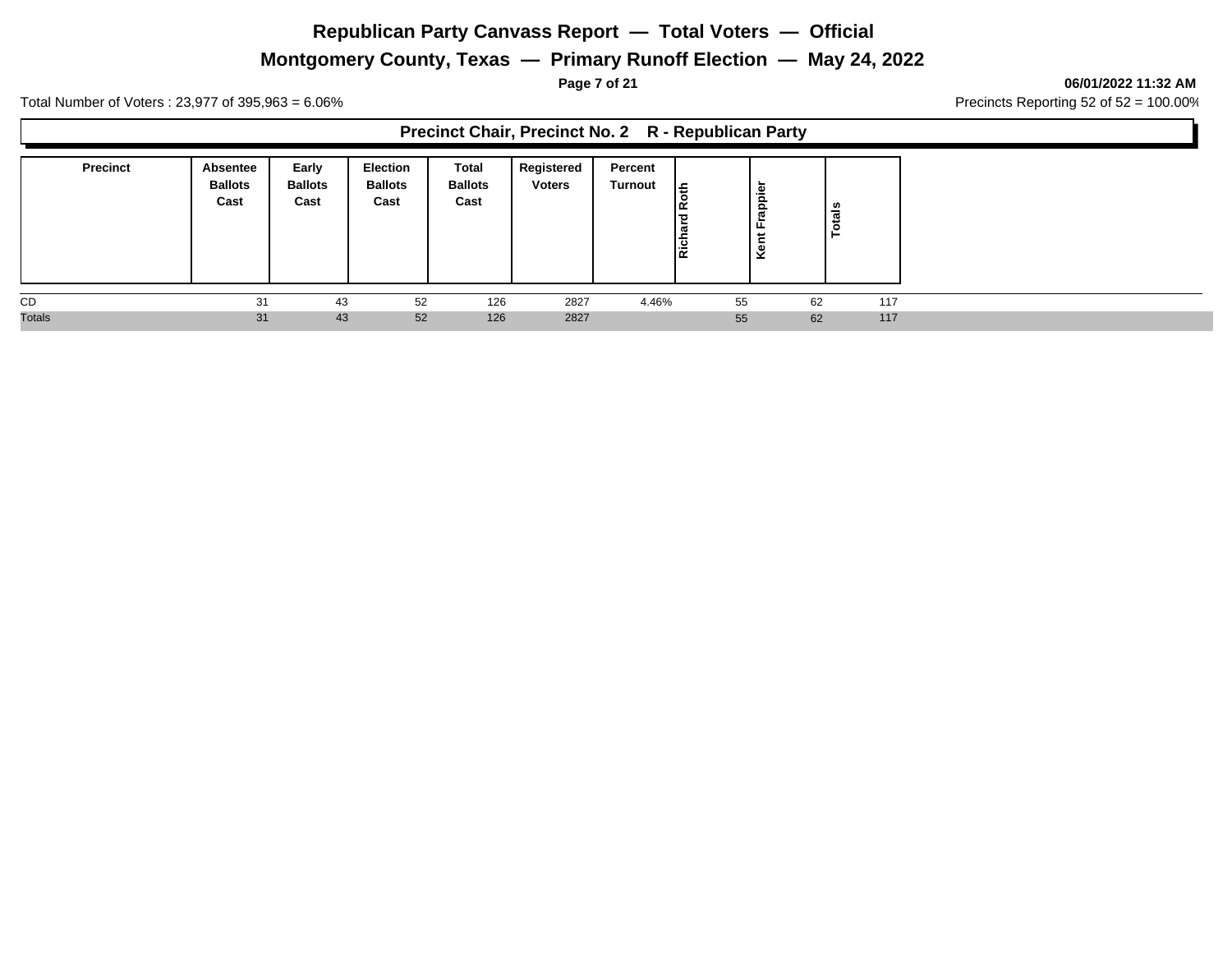# **Montgomery County, Texas — Primary Runoff Election — May 24, 2022**

**Page 8 of 21 06/01/2022 11:32 AM**

Total Number of Voters : 23,977 of 395,963 = 6.06% Precincts Reporting 52 of 52 = 100.00%

**Precinct Chair, Precinct No. 4 R - Republican Party**

| <b>Precinct</b> | Absentee<br><b>Ballots</b><br>Cast | Early<br><b>Ballots</b><br>Cast | Election<br><b>Ballots</b><br>Cast | Total<br><b>Ballots</b><br>Cast | Registered<br><b>Voters</b> | Percent<br><b>Turnout</b> | l ഗ<br>$\overline{\overline{\overline{a}}}$ | c<br>Œ<br><b>Rey</b><br>∼<br>$\circ$<br>Nels | als<br>-C<br>⊢ |
|-----------------|------------------------------------|---------------------------------|------------------------------------|---------------------------------|-----------------------------|---------------------------|---------------------------------------------|----------------------------------------------|----------------|
| DG              | 21                                 | 32                              | 45                                 | 98                              | 1922                        | 5.10%                     | 37                                          | 53                                           | 90             |
| <b>Totals</b>   | 21                                 | 32                              | 45                                 | 98                              | 1922                        |                           | 37                                          | 53                                           | 90             |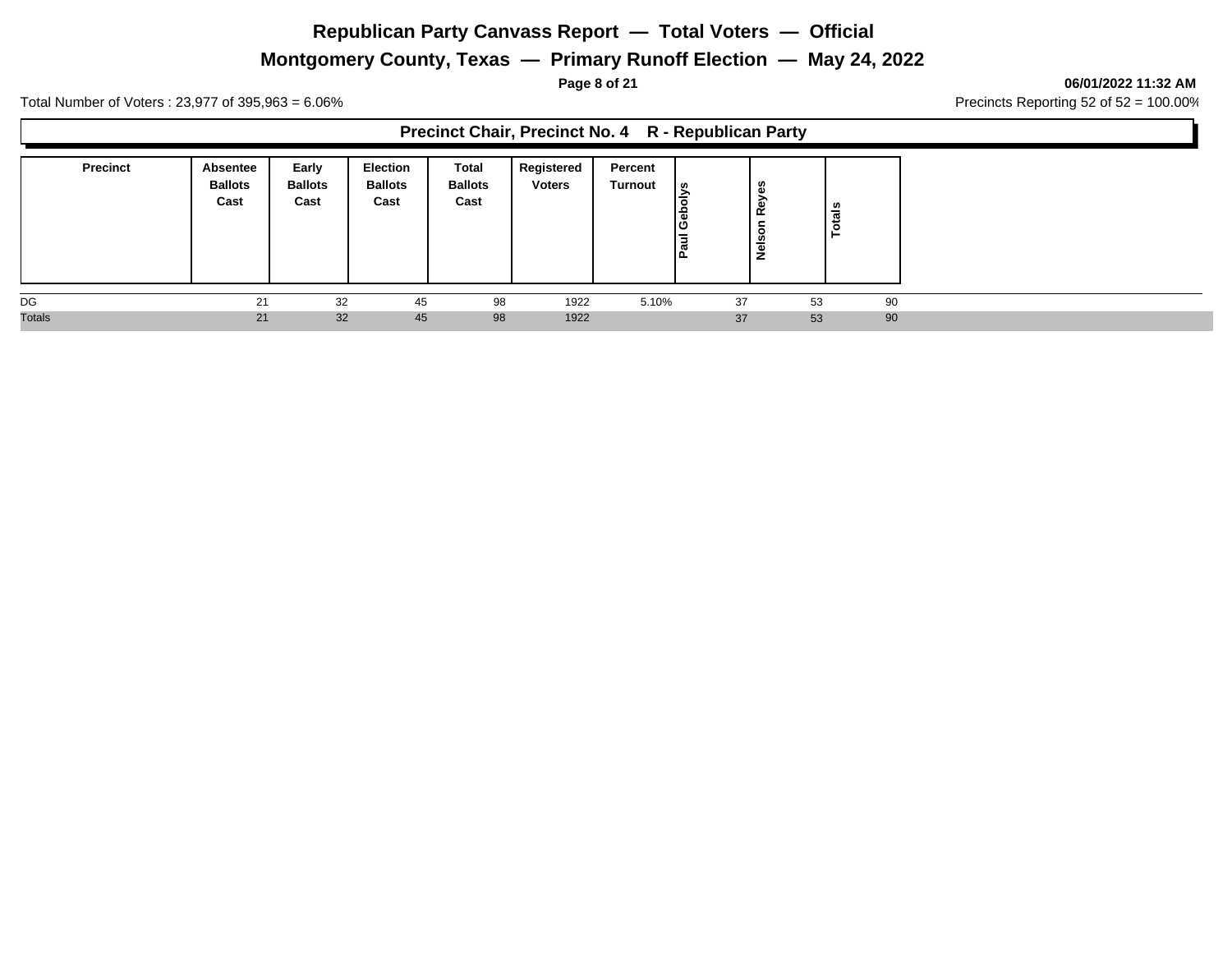# **Montgomery County, Texas — Primary Runoff Election — May 24, 2022**

Total Number of Voters : 23,977 of 395,963 = 6.06% Precincts Reporting 52 of 52 = 100.00%

#### **Precinct Chair, Precinct No. 11 R - Republican Party**

| <b>Precinct</b> | <b>Absentee</b><br><b>Ballots</b><br>Cast | Early<br><b>Ballots</b><br>Cast | <b>Election</b><br><b>Ballots</b><br>Cast | Total<br><b>Ballots</b><br>Cast | Registered<br><b>Voters</b> | Percent<br>Turnout | Ε<br>.-<br>ठ<br>ப | . ਲ<br>-<br>Callah<br>÷<br>Mar | ۵۵<br>ರಾ<br>s.<br>高<br>ω<br>.=<br>⋍<br>$\overline{\phantom{0}}$<br>∽<br>ø<br>≂<br>÷<br>三の | tais<br>c<br>- |
|-----------------|-------------------------------------------|---------------------------------|-------------------------------------------|---------------------------------|-----------------------------|--------------------|-------------------|--------------------------------|-------------------------------------------------------------------------------------------|----------------|
| CN              |                                           | 45                              | 77                                        | 129                             | 2360                        | 5.47%              | 25                |                                | 13                                                                                        | 128<br>90      |
| <b>Totals</b>   |                                           | 45                              | 77                                        | 129                             | 2360                        |                    | 25                |                                | 13                                                                                        | 128<br>90      |

#### **Page 9 of 21 06/01/2022 11:32 AM**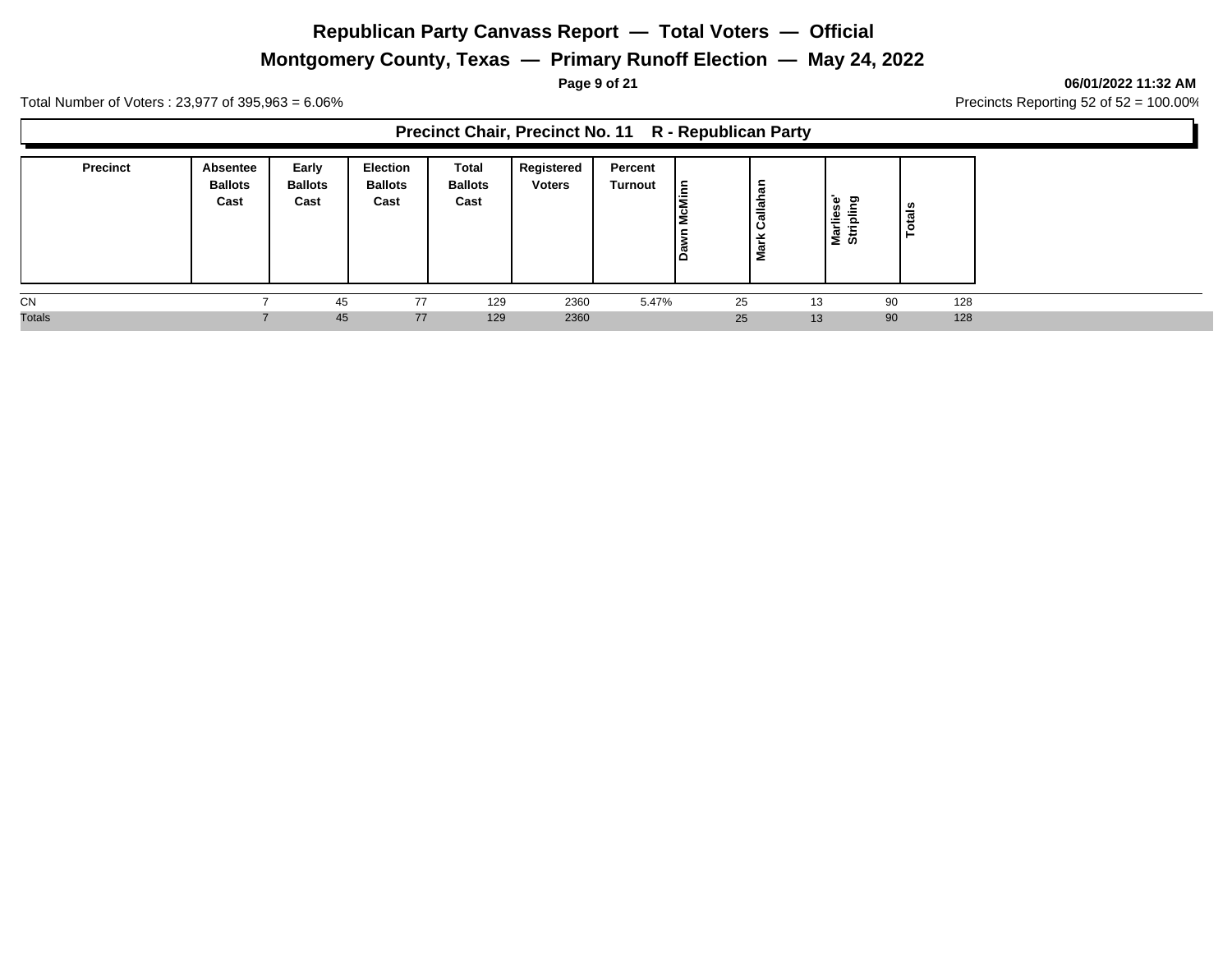# **Montgomery County, Texas — Primary Runoff Election — May 24, 2022**

Total Number of Voters : 23,977 of 395,963 = 6.06% Precincts Reporting 52 of 52 = 100.00%

#### **Precinct Chair, Precinct No. 13 R - Republican Party**

| <b>Precinct</b> | Absentee<br><b>Ballots</b><br>Cast | Early<br><b>Ballots</b><br>Cast | <b>Election</b><br><b>Ballots</b><br>Cast | Total<br><b>Ballots</b><br>Cast | Registered<br><b>Voters</b> | Percent<br>Turnout | δ<br>lັັັ<br>≅.<br>Ĕ | 5<br>≏ | elle<br>$\ddot{a}$<br>Σ | otals |  |
|-----------------|------------------------------------|---------------------------------|-------------------------------------------|---------------------------------|-----------------------------|--------------------|----------------------|--------|-------------------------|-------|--|
| CU              | 42                                 | 300                             | 194                                       | 536                             | 5097                        | 10.52%             | 356                  | 62     | 90                      | 508   |  |
| <b>Totals</b>   | 42                                 | 300                             | 194                                       | 536                             | 5097                        |                    | 356                  | 62     | 90                      | 508   |  |

**Page 10 of 21 06/01/2022 11:32 AM**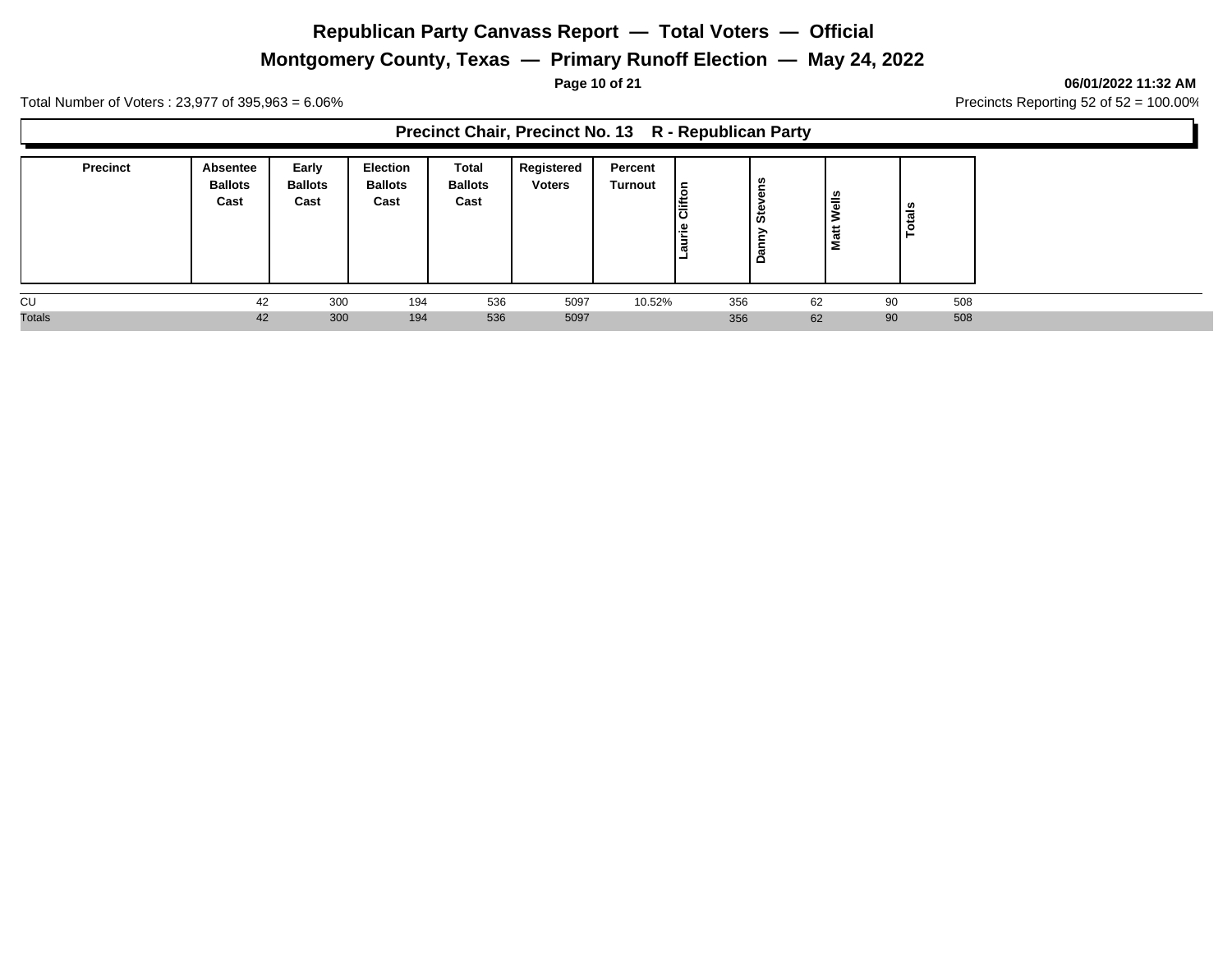# **Montgomery County, Texas — Primary Runoff Election — May 24, 2022**

**Page 11 of 21 06/01/2022 11:32 AM**

Total Number of Voters : 23,977 of 395,963 = 6.06% Precincts Reporting 52 of 52 = 100.00%

#### **Precinct Chair, Precinct No. 29 R - Republican Party**

| <b>Precinct</b> | Absentee<br><b>Ballots</b><br>Cast | Early<br><b>Ballots</b><br>Cast | <b>Election</b><br><b>Ballots</b><br>Cast | Total<br><b>Ballots</b><br>Cast | Registered<br><b>Voters</b> | Percent<br><b>Turnout</b> | ١ă<br>ю<br>leith | Stuckey<br>Linda | =   |     |
|-----------------|------------------------------------|---------------------------------|-------------------------------------------|---------------------------------|-----------------------------|---------------------------|------------------|------------------|-----|-----|
| CS              | 15                                 | 206                             | 171                                       | 392                             | 4716                        | 8.31%                     | 102              |                  | 278 | 380 |
| <b>Totals</b>   | 15                                 | 206                             | 171                                       | 392                             | 4716                        |                           | 102              |                  | 278 | 380 |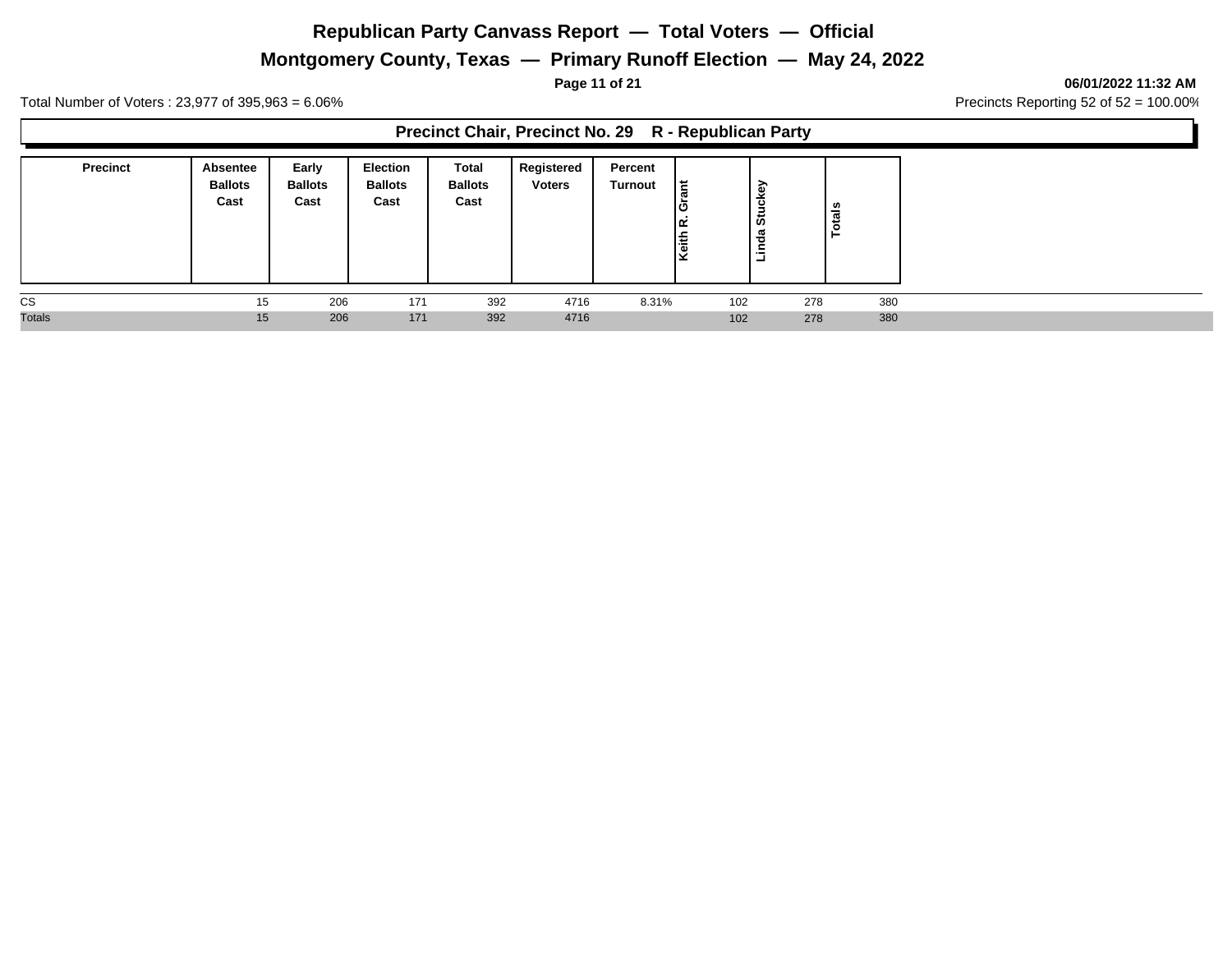# **Montgomery County, Texas — Primary Runoff Election — May 24, 2022**

**Page 12 of 21 06/01/2022 11:32 AM**

Total Number of Voters : 23,977 of 395,963 = 6.06% Precincts Reporting 52 of 52 = 100.00%

#### **Precinct Chair, Precinct No. 41 R - Republican Party**

| <b>Precinct</b> | Absentee<br><b>Ballots</b><br>Cast | Early<br><b>Ballots</b><br>Cast | <b>Election</b><br><b>Ballots</b><br>Cast | Total<br><b>Ballots</b><br>Cast | Registered<br><b>Voters</b> | Percent<br>Turnout | l≔<br>lই | δu<br>$\circ$<br>-<br>↗ | ឹ<br>-44 |     |
|-----------------|------------------------------------|---------------------------------|-------------------------------------------|---------------------------------|-----------------------------|--------------------|----------|-------------------------|----------|-----|
| <b>DW</b>       | 23                                 | 80                              | 114                                       | 217                             | 4296                        | 5.05%              | 55       | 145                     |          | 200 |
| <b>Totals</b>   | 23                                 | 80                              | 114                                       | 217                             | 4296                        |                    | 55       | 145                     |          | 200 |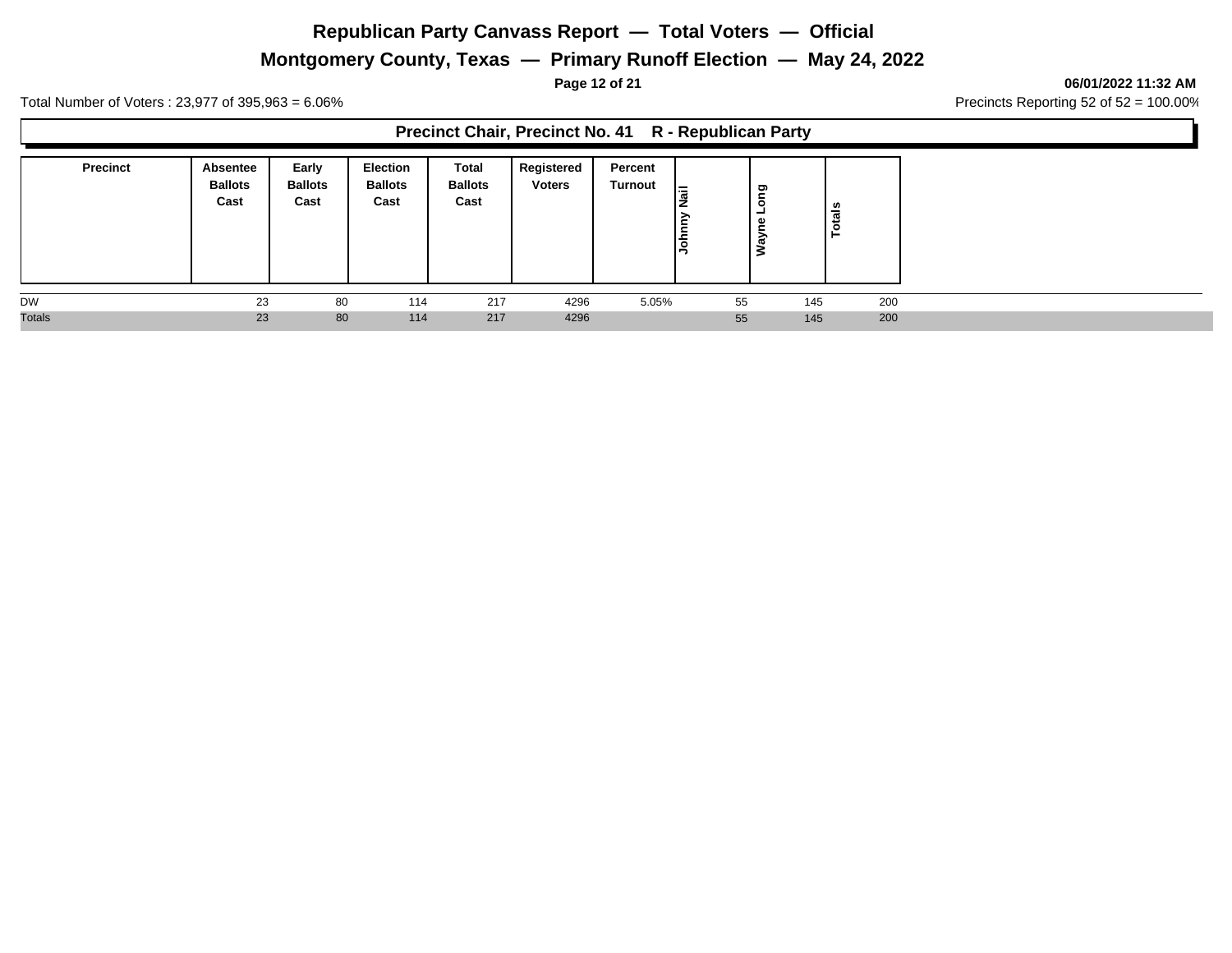# **Montgomery County, Texas — Primary Runoff Election — May 24, 2022**

**Page 13 of 21 06/01/2022 11:32 AM**

Total Number of Voters : 23,977 of 395,963 = 6.06% Precincts Reporting 52 of 52 = 100.00%

#### **Precinct Chair, Precinct No.74 R - Republican Party**

| <b>Precinct</b> | <b>Absentee</b><br><b>Ballots</b><br>Cast | Early<br><b>Ballots</b><br>Cast | <b>Election</b><br><b>Ballots</b><br>Cast | <b>Total</b><br><b>Ballots</b><br>Cast | Registered<br><b>Voters</b> | Percent<br><b>Turnout</b> | lاء | $\overline{\overline{6}}$<br><b>Russ</b><br>∼<br>Gingel | ូខ  |  |
|-----------------|-------------------------------------------|---------------------------------|-------------------------------------------|----------------------------------------|-----------------------------|---------------------------|-----|---------------------------------------------------------|-----|--|
| CV              | a                                         | 65                              | 132                                       | 206                                    | 2747                        | 7.50%                     | 78  | 124                                                     | 202 |  |
| <b>Totals</b>   | 9                                         | 65                              | 132                                       | 206                                    | 2747                        |                           | 78  | 124                                                     | 202 |  |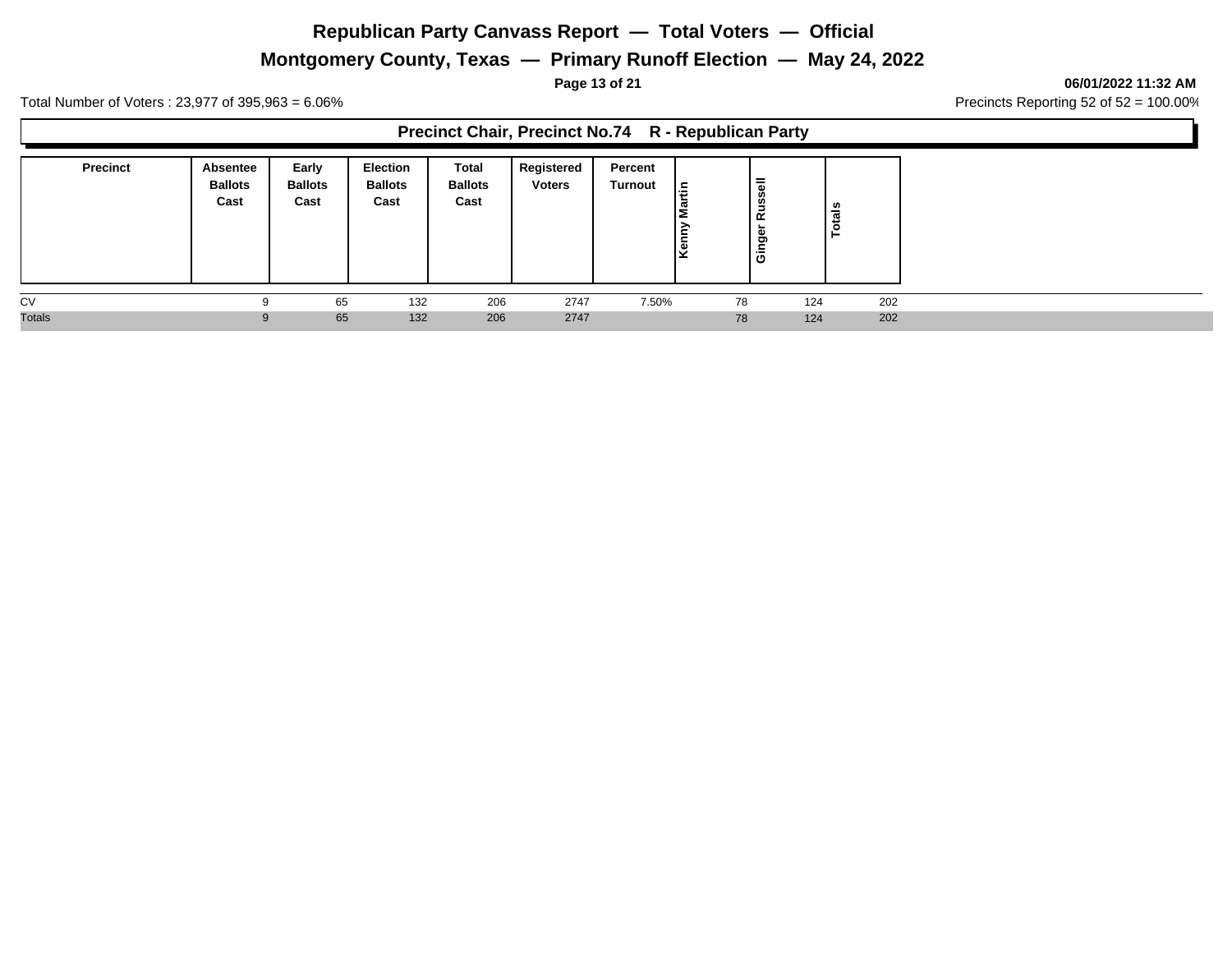# **Montgomery County, Texas — Primary Runoff Election — May 24, 2022**

**Page 14 of 21 06/01/2022 11:32 AM**

Total Number of Voters : 23,977 of 395,963 = 6.06% Precincts Reporting 52 of 52 = 100.00%

#### **Precinct Chair, Precinct No. 86 R - Republican Party**

| <b>Precinct</b> | Absentee<br><b>Ballots</b><br>Cast | Early<br><b>Ballots</b><br>Cast | Election<br><b>Ballots</b><br>Cast | <b>Total</b><br><b>Ballots</b><br>Cast | Registered<br><b>Voters</b> | Percent<br><b>Turnout</b> | l E<br>၊ஃ<br>lele | ā<br>Φ<br>ᄒ<br>ω | als<br>مّ |  |
|-----------------|------------------------------------|---------------------------------|------------------------------------|----------------------------------------|-----------------------------|---------------------------|-------------------|------------------|-----------|--|
| <b>CM</b>       | 14                                 | 57                              | 73                                 | 144                                    | 2817                        | 5.11%                     | 74                | 51               | 125       |  |
| <b>Totals</b>   | 14                                 | 57                              | 73                                 | 144                                    | 2817                        |                           | 74                | 51               | 125       |  |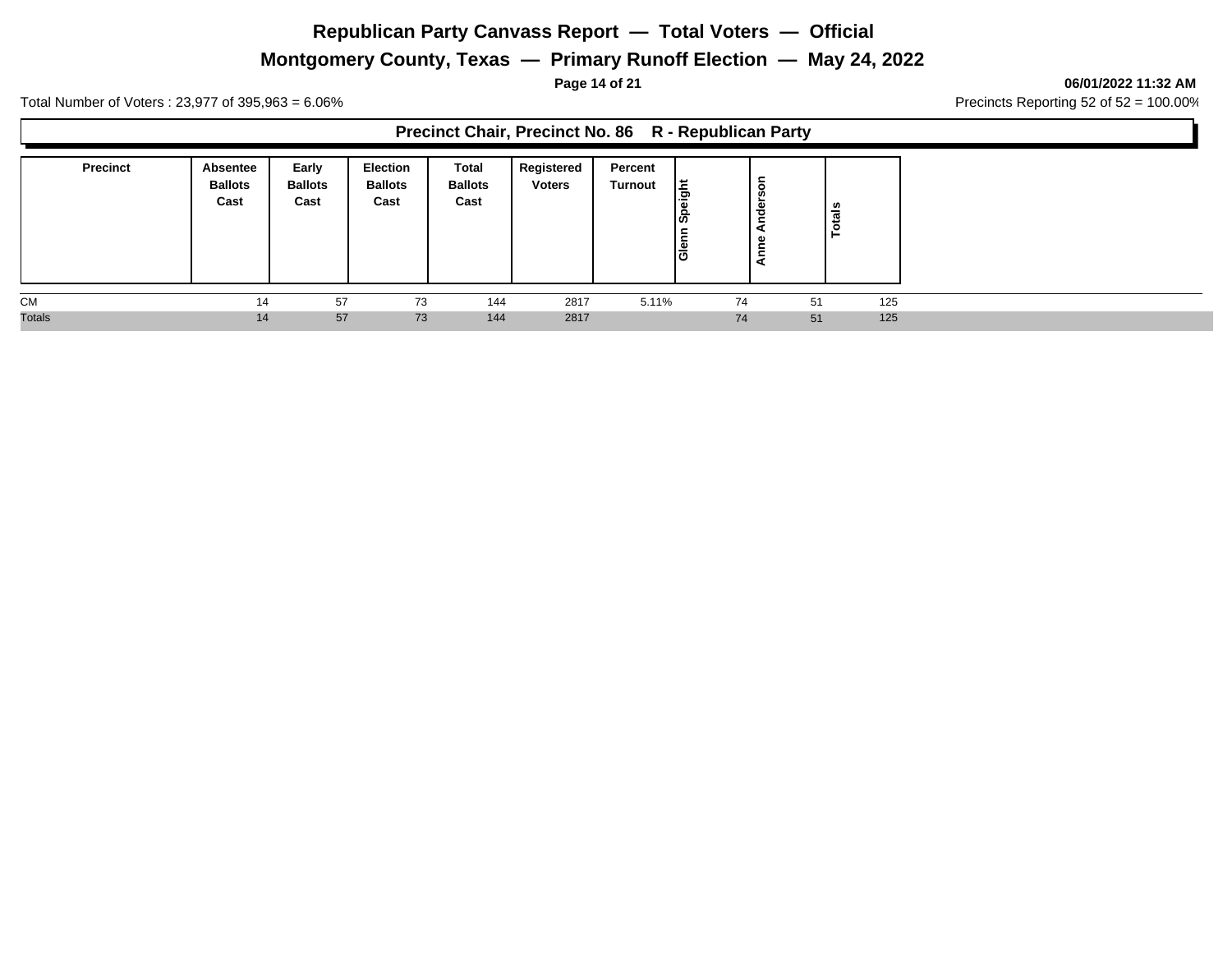# **Montgomery County, Texas — Primary Runoff Election — May 24, 2022**

**Page 15 of 21 06/01/2022 11:32 AM**

Total Number of Voters : 23,977 of 395,963 = 6.06% Precincts Reporting 52 of 52 = 100.00%

#### **Precinct Chair, Precinct No. 89 R - Republican Party**

| <b>Precinct</b> | <b>Absentee</b><br><b>Ballots</b><br>Cast | Early<br><b>Ballots</b><br>Cast | Election<br><b>Ballots</b><br>Cast | <b>Total</b><br><b>Ballots</b><br>Cast | Registered<br><b>Voters</b> | Percent<br><b>Turnout</b> | l៖<br>lelir | U)<br>Ros<br>으<br>Kristin | ៖<br>.c<br>⊢ |
|-----------------|-------------------------------------------|---------------------------------|------------------------------------|----------------------------------------|-----------------------------|---------------------------|-------------|---------------------------|--------------|
| <b>CP</b>       | 30                                        | 186                             | 162                                | 378                                    | 5203                        | 7.27%                     | 175         | 171                       | 346          |
| <b>Totals</b>   | 30                                        | 186                             | 162                                | 378                                    | 5203                        |                           | 175         | 171                       | 346          |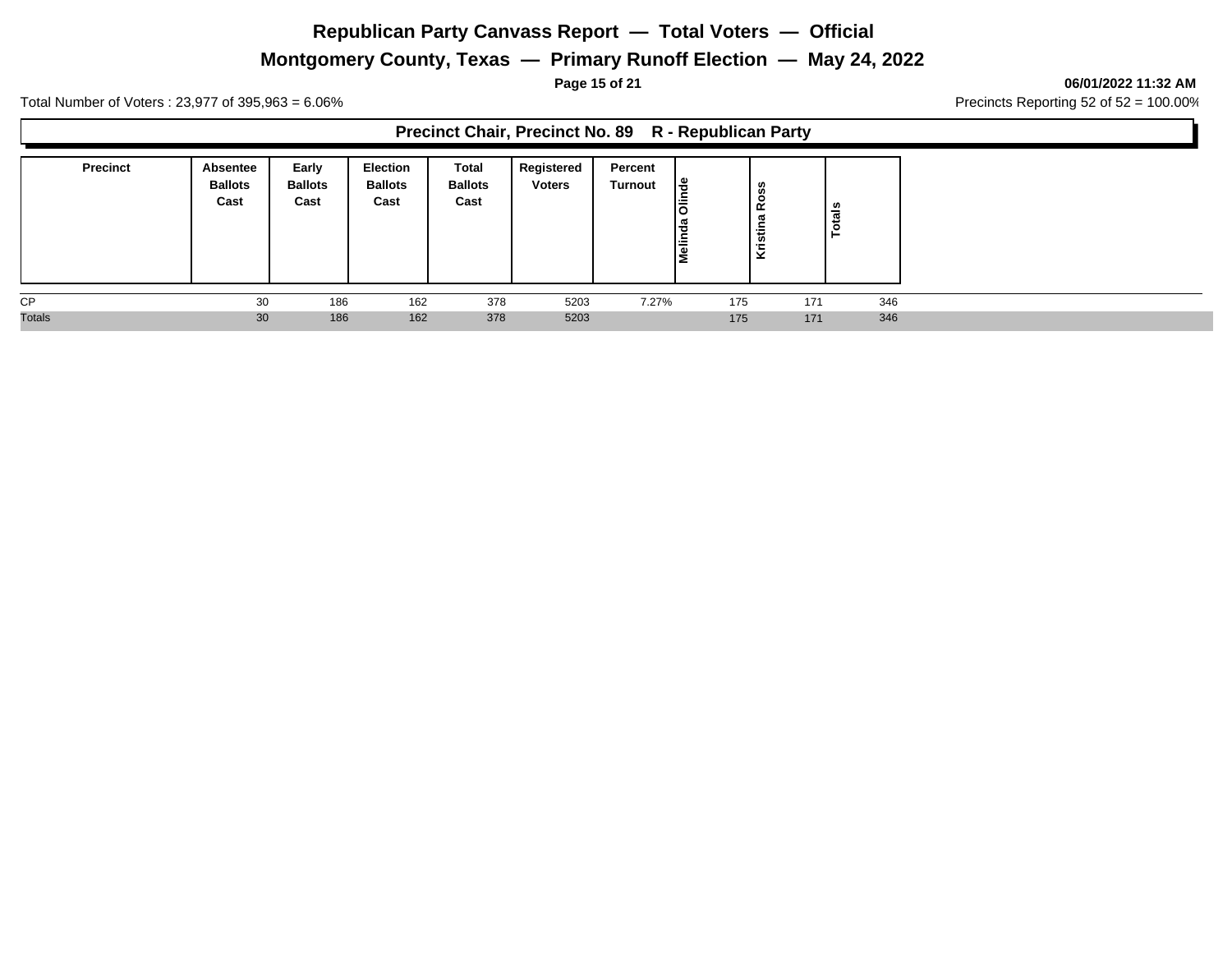# **Montgomery County, Texas — Primary Runoff Election — May 24, 2022**

**Page 16 of 21 06/01/2022 11:32 AM**

Total Number of Voters : 23,977 of 395,963 = 6.06% Precincts Reporting 52 of 52 = 100.00%

#### **Precinct Chair, Precinct No. 91 R - Republican Party**

| <b>Precinct</b> | Absentee<br><b>Ballots</b><br>Cast | Early<br><b>Ballots</b><br>Cast | <b>Election</b><br><b>Ballots</b><br>Cast | Total<br><b>Ballots</b><br>Cast | Registered<br><b>Voters</b> | Percent<br>Turnout | ဗု<br>$\mathbf \sigma$<br>O<br>shea<br>Crot<br>12 |     | Ê<br>╹╙<br>≚<br>᠊ᢆ<br>Σ | otals |  |
|-----------------|------------------------------------|---------------------------------|-------------------------------------------|---------------------------------|-----------------------------|--------------------|---------------------------------------------------|-----|-------------------------|-------|--|
| CQ              | 14                                 | 178                             | 127                                       | 319                             | 4869                        | $6.55\%$           | 10                                                | 174 | 113                     | 297   |  |
| <b>Totals</b>   | 14                                 | 178                             | 127                                       | 319                             | 4869                        |                    | 10                                                | 174 | 113                     | 297   |  |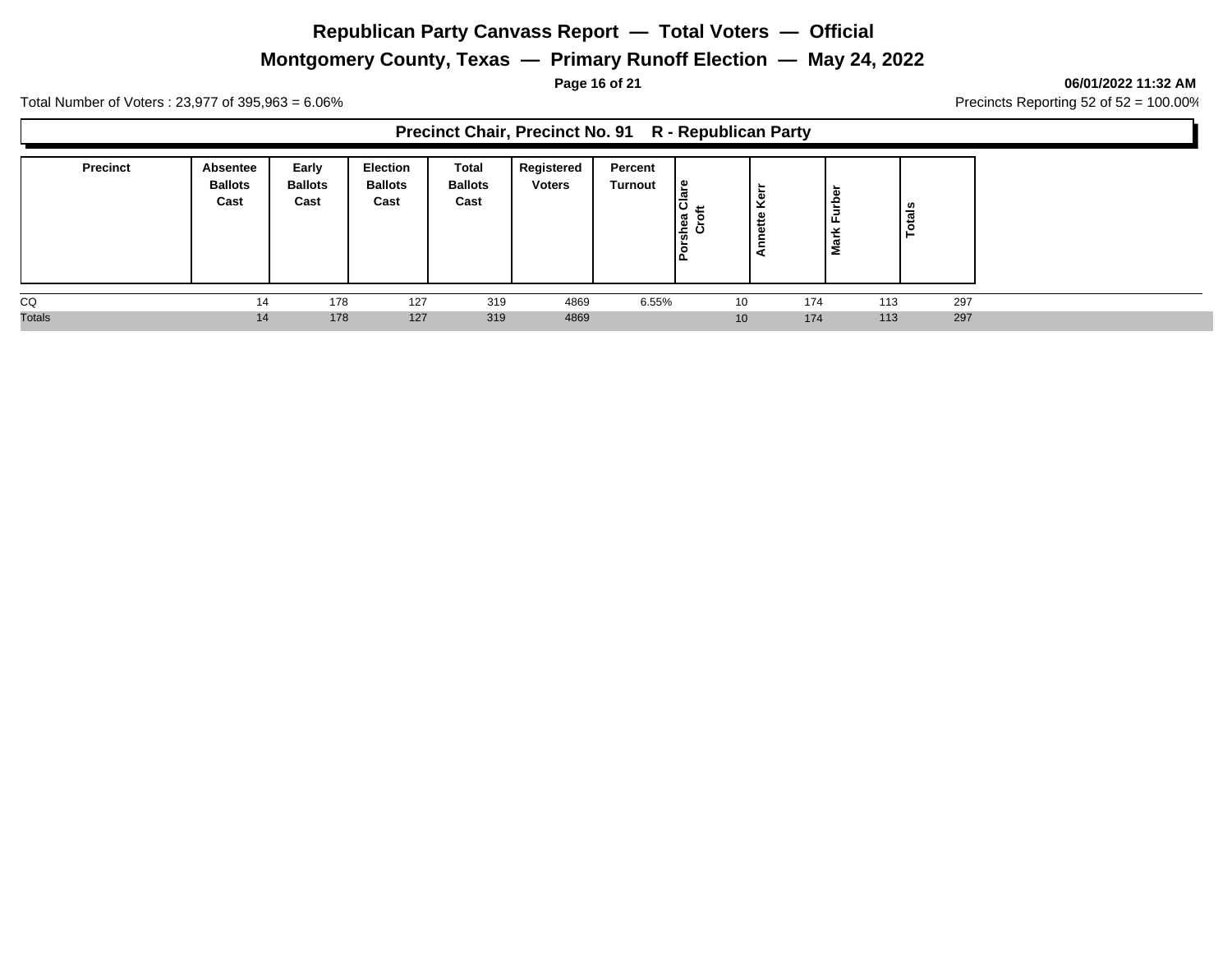# **Montgomery County, Texas — Primary Runoff Election — May 24, 2022**

**Page 17 of 21 06/01/2022 11:32 AM**

Total Number of Voters : 23,977 of 395,963 = 6.06% Precincts Reporting 52 of 52 = 100.00%

#### **Precinct Chair, Precinct No. 97 R - Republican Party**

| <b>Precinct</b> | <b>Absentee</b><br><b>Ballots</b><br>Cast | Early<br><b>Ballots</b><br>Cast | <b>Election</b><br><b>Ballots</b><br>Cast | Total<br><b>Ballots</b><br>Cast | Registered<br><b>Voters</b> | Percent<br><b>Turnout</b> | l Se<br>اتًا | rling<br>Φ<br>chaf<br>ဖ<br>$\bar{z}$ | ທ   |
|-----------------|-------------------------------------------|---------------------------------|-------------------------------------------|---------------------------------|-----------------------------|---------------------------|--------------|--------------------------------------|-----|
| <b>CP</b>       | 18                                        | 216                             | 195                                       | 429                             | 3420                        | 12.54%                    | 232          | 174                                  | 406 |
| <b>Totals</b>   | 18                                        | 216                             | 195                                       | 429                             | 3420                        |                           | 232          | 174                                  | 406 |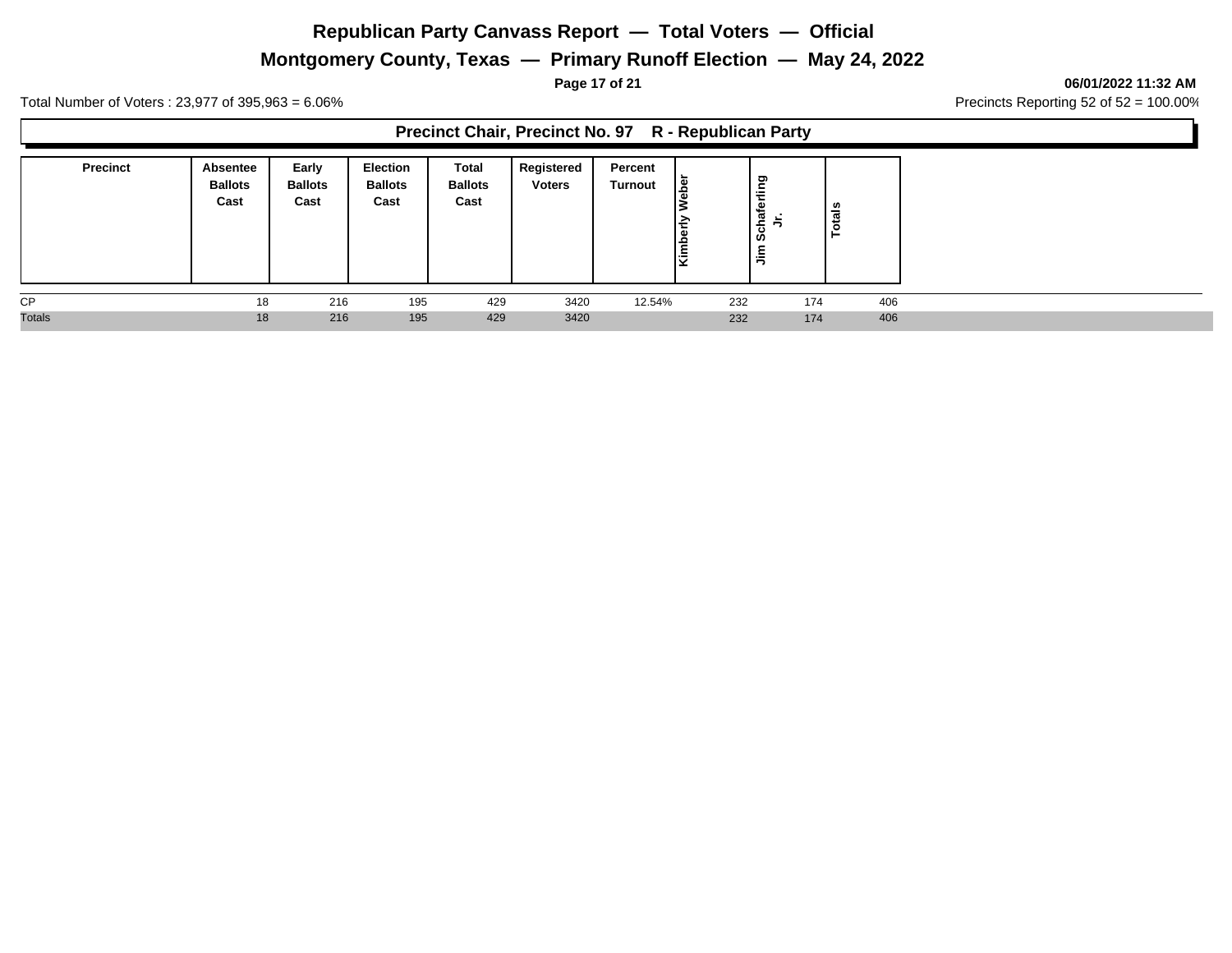# **Montgomery County, Texas — Primary Runoff Election — May 24, 2022**

**Page 18 of 21 06/01/2022 11:32 AM**

Total Number of Voters : 23,977 of 395,963 = 6.06% Precincts Reporting 52 of 52 = 100.00%

#### **Precinct Chair, Precinct No. 99 R - Republican Party**

| <b>Precinct</b> | Absentee<br><b>Ballots</b><br>Cast | Early<br><b>Ballots</b><br>Cast | <b>Election</b><br><b>Ballots</b><br>Cast | Total<br><b>Ballots</b><br>Cast | Registered<br><b>Voters</b> | Percent<br>Turnout | 日<br>ةا<br><b>Chris</b> | -<br>$\overline{\phantom{0}}$<br>-<br>Ξ<br>Suza<br>œ<br>≃ | ័ត<br>c<br>- |
|-----------------|------------------------------------|---------------------------------|-------------------------------------------|---------------------------------|-----------------------------|--------------------|-------------------------|-----------------------------------------------------------|--------------|
| CO              | 33                                 | 145                             | 253                                       | 431                             | 3903                        | 11.04%             | 114                     | 295                                                       | 409          |
| <b>Totals</b>   | 33                                 | 145                             | 253                                       | 431                             | 3903                        |                    | 114                     | 295                                                       | 409          |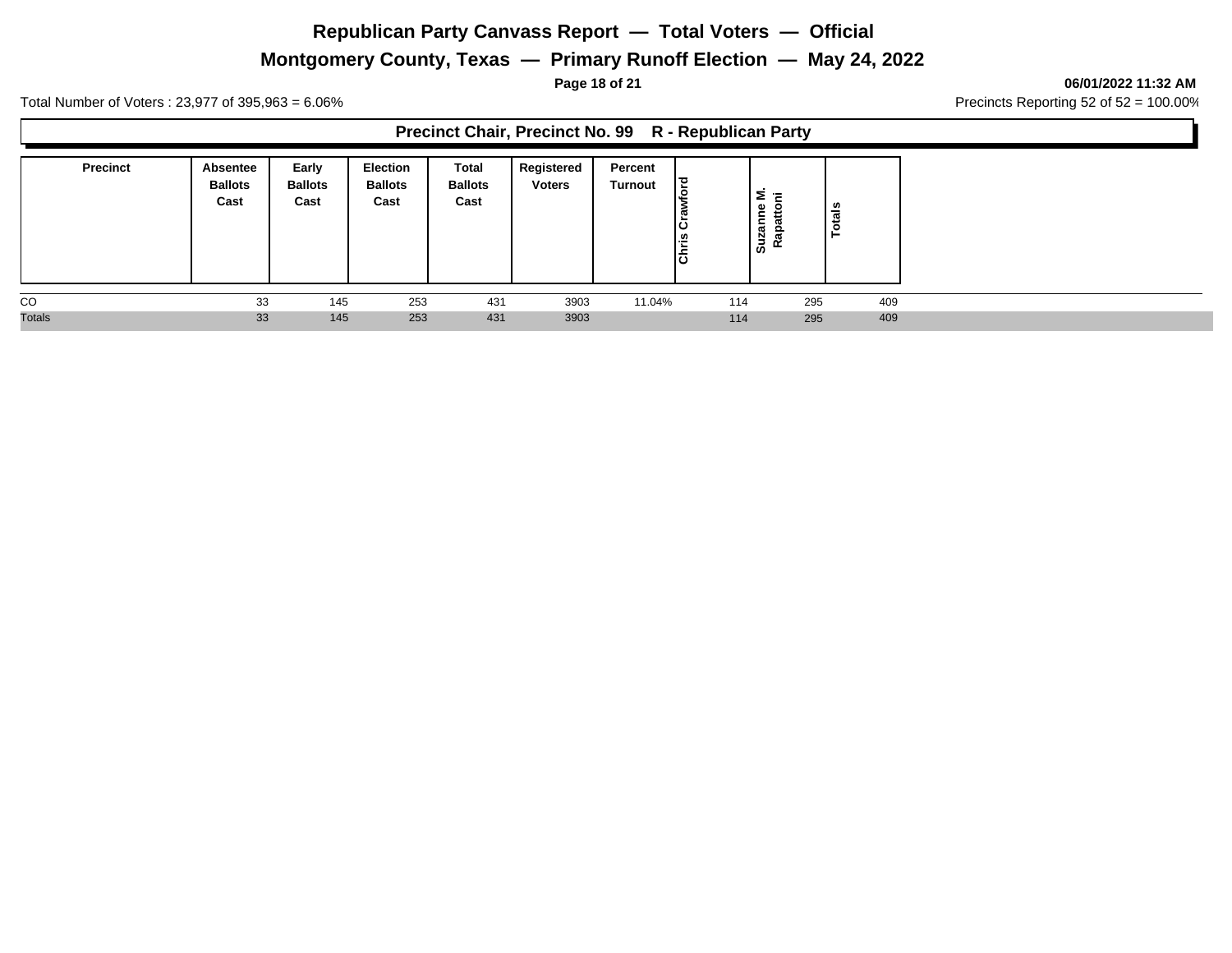# **Montgomery County, Texas — Primary Runoff Election — May 24, 2022**

**Page 19 of 21 06/01/2022 11:32 AM**

Total Number of Voters : 23,977 of 395,963 = 6.06% Precincts Reporting 52 of 52 = 100.00%

#### **Precinct Chair, Precinct No. 102 R - Republican Party**

| <b>Precinct</b> | Absentee<br><b>Ballots</b><br>Cast | Early<br><b>Ballots</b><br>Cast | <b>Election</b><br><b>Ballots</b><br>Cast | Total<br><b>Ballots</b><br>Cast | Registered<br><b>Voters</b> | Percent<br>Turnout | ۱۵  | š<br>Ëllis | ន់<br>- 11<br>$\circ$<br>− |  |
|-----------------|------------------------------------|---------------------------------|-------------------------------------------|---------------------------------|-----------------------------|--------------------|-----|------------|----------------------------|--|
| CF              | 67                                 | 187                             | 162                                       | 416                             | 4959                        | 8.39%              | 193 | 175        | 368                        |  |
| <b>Totals</b>   | 67                                 | 187                             | 162                                       | 416                             | 4959                        |                    | 193 | 175        | 368                        |  |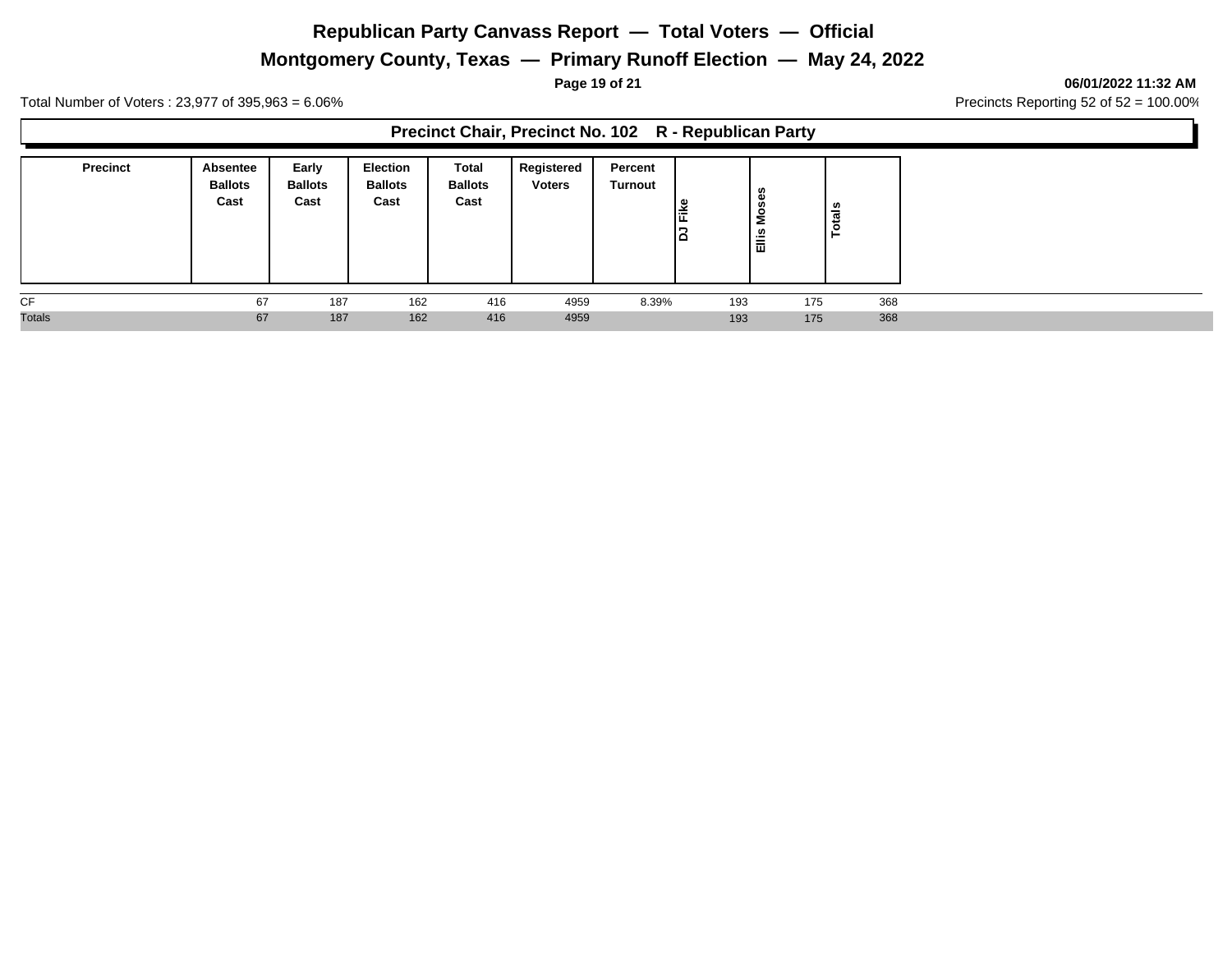# **Montgomery County, Texas — Primary Runoff Election — May 24, 2022**

**Page 20 of 21 06/01/2022 11:32 AM**

Total Number of Voters : 23,977 of 395,963 = 6.06% Precincts Reporting 52 of 52 = 100.00%

**Precinct Chair, Precinct No. 105 R - Republican Party**

| <b>Precinct</b> | Absentee<br><b>Ballots</b><br>Cast | Early<br><b>Ballots</b><br>Cast | Election<br><b>Ballots</b><br>Cast | Total<br><b>Ballots</b><br>Cast | Registered<br><b>Voters</b> | Percent<br>Turnout | ه ا<br>ō<br>Φ<br>ခြီ<br>冨 | 용<br>w<br>ਨੋ<br>௨<br>ŕle<br>ㅎ | als<br>ٶ |
|-----------------|------------------------------------|---------------------------------|------------------------------------|---------------------------------|-----------------------------|--------------------|---------------------------|-------------------------------|----------|
| <b>CI</b>       | 27                                 | 175                             | 130                                | 332                             | 3520                        | 9.43%              | 149                       | 156                           | 305      |
| <b>Totals</b>   | 27                                 | 175                             | 130                                | 332                             | 3520                        |                    | 149                       | 156                           | 305      |